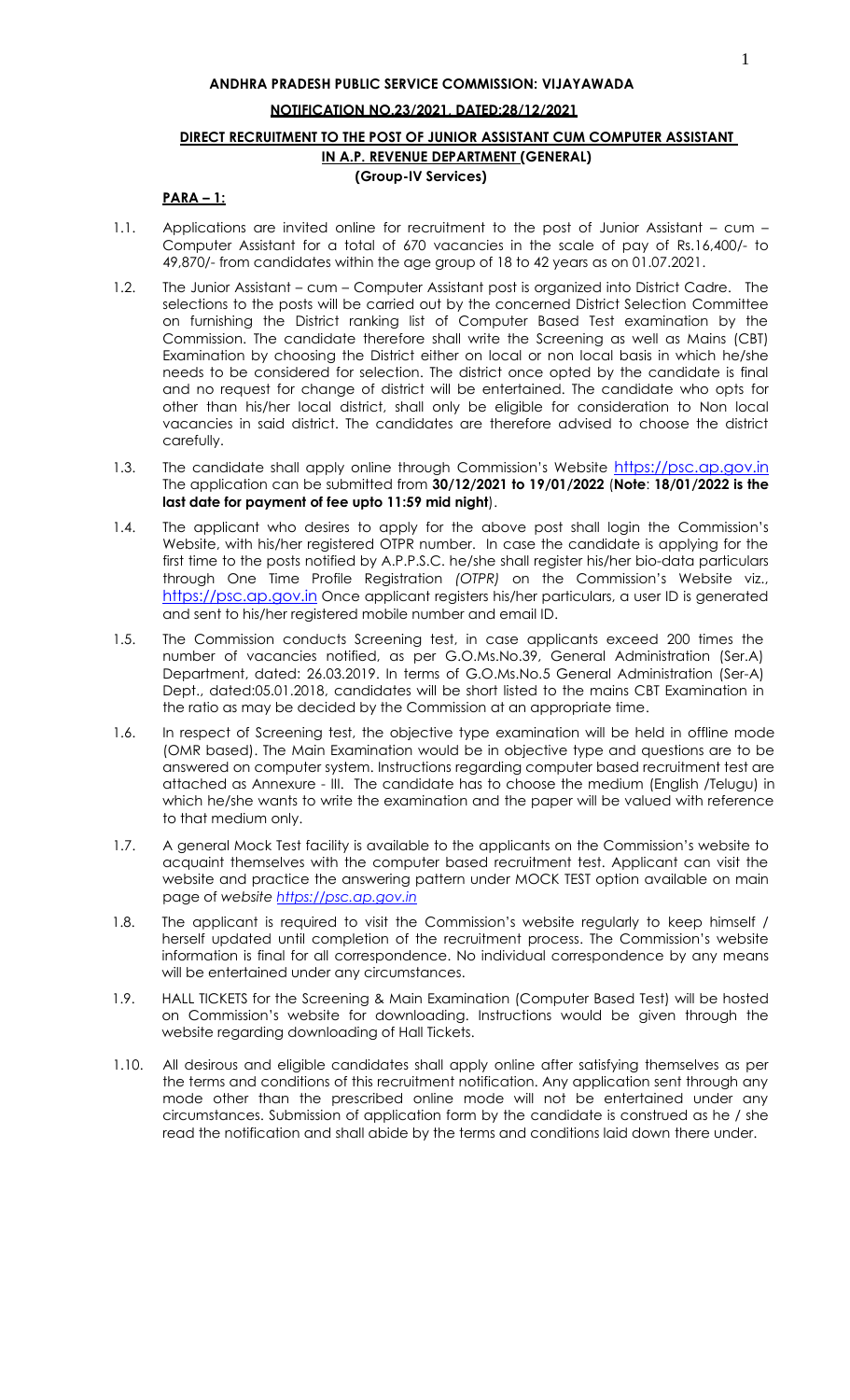#### 1.11. The details of vacancies are as follows:-

| S.No          | Name of the District | No. of<br><b>Vacancies</b> | S.No. | Name of the District | No. of<br><b>Vacancies</b> |  |  |  |  |  |  |
|---------------|----------------------|----------------------------|-------|----------------------|----------------------------|--|--|--|--|--|--|
|               | Srikakulam           | 38                         | 8     | Prakasam             | 56                         |  |  |  |  |  |  |
| $\mathcal{D}$ | Vizianagaram         | 34                         | 9     | <b>SPS Nellore</b>   | 46                         |  |  |  |  |  |  |
| 3             | Visakhapatnam        | 43                         | 10    | Chittoor             | 66                         |  |  |  |  |  |  |
| 4             | East Godavari        | 64                         | 11    | Ananthapuramu        | 63                         |  |  |  |  |  |  |
| 5             | West Godavari        | 48                         | 12    | Kurnool              | 54                         |  |  |  |  |  |  |
| 6             | Krishna              | 50                         |       |                      |                            |  |  |  |  |  |  |
|               | Guntur               | 57                         | 13    | YSR Kadapa           | 51                         |  |  |  |  |  |  |
|               | Total<br>670         |                            |       |                      |                            |  |  |  |  |  |  |

Note: The details of vacancies viz., Community, District and Gender wise (General / Women) may be seen at Annexure-I

### **PARA-2: ELIGIBILITY:**

- i. He / She is of sound health, active habits and free from any bodily defect or infirmity rendering him/her unfit for such service:,
- ii. His / Her character and antecedents are such as to qualify him/her for such service:,
- iii. He /She possesses the academic and other qualifications prescribed for the post: and
- iv. He/ She is a citizen of India:

Provided that no candidate other than a citizen of India may be appointed except with the previous sanction of the State Government and except in accordance with such conditions and restrictions as they may be laid down. Such sanction shall not be accorded unless the State Government are satisfied that sufficient number of citizens of India, who are qualified and suitable are not available.

# **PARA-3: EDUCATIONAL QUALIFICATIONS:**

 The candidate should possess the prescribed academic qualification as on the date of this notification. **In respect of other than prescribed Educational Qualifications, claiming equivalence, the decision of the concerned department (Unit Officer) shall be final.**

**Note:** If the applicant possesses an equivalence of qualification other than prescribed qualification in the Commission's notification, applicant should produce a copy of the Government Orders to the Commission in advance within 10 days of last date for submitting applications, failing which their application will be rejected.

| <b>Name of the Post</b>   | <b>Educational Qualifications</b>                                                                                                                                   |
|---------------------------|---------------------------------------------------------------------------------------------------------------------------------------------------------------------|
| Junior Assistant –        | Academic: Must hold Bachelor's Degree                                                                                                                               |
| cum-Computer<br>Assistant | Technical Qualification: One should pass<br>Computer Proficiency Test conducted by District<br>Collector. (To those who will be shortlisted before<br>appointment). |

#### **Note:**

- 1. As per G.O.Ms.No:596 G.A (Ser-A) department, dt: 18/09/2008. The Andhra Pradesh Public Service Commission will conduct the examination in objective type and district wise Merit lists (General Ranking List) will be forwarded to District Collectors. Computer Proficiency Test in computer Automation to be conducted as per G.O.Ms.No:133 GA (Ser-B) department, Dt: 12/05/2014.
- 2. Based on merit in written examination, the candidates will be shortlisted by District Selection Committee for admitting to Computer Proficiency Test.

# **PARA- 4 RESERVATIONS:**

4.1. There will be reservations in direct recruitment in respect of Scheduled Tribes, Scheduled Castes, Backward Classes, Economically Weaker Sections, Physically Challenged, Women and Meritorious Sports Persons as per Rule 22 and 22 (A) of A.P. State and Subordinate Service Rules.

**NOTE: The candidates belonging to SC, ST, BC, EWS & PH and who avails upper age relaxation will also be considered for open category vacancies".**

4**.**2. In the case of candidates who claim the benefit of reservation or relaxation from upper age limit on the basis of Caste/Tribe or Community the basic document of proof of Community will be the Certificate issued by the Revenue Authorities not below the rank of Tahsildar in the case of SC/ST/EWS and Non Creamy Layer Certificate issued by the Revenue Authorities in the case of Backward Classes. The list of Caste/Tribe/Community is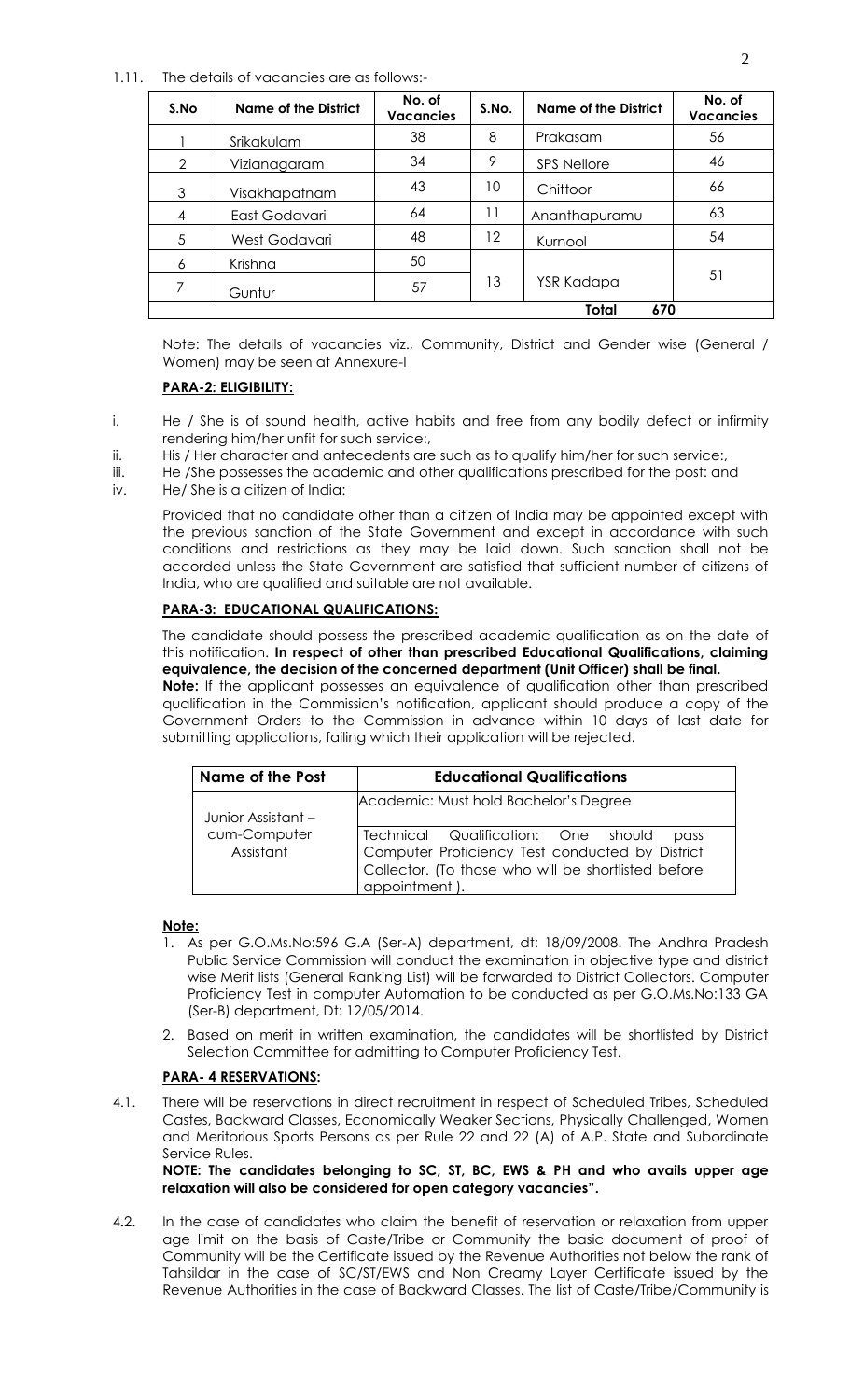as incorporated in Schedule-I of above Rules. The list is also appended at Annexure –IV. The candidates have to produce proof of the community claimed in their application at all stages of selection along with the certificates relating to Educational Qualifications and local status certificates etc.,. Subsequent claim of change of community will not be entertained.

- 4.3. The person with disability means a person suffering from not less than forty percent of any disability as certified by a medical authority except hearing Impairment. Hearing Impairment means loss of sixty decibels or more in the better ear in the conversational range of frequencies which corresponds to 85 dBs Hearing threshold on the audiogram in the better ear i.e., 85 dB hearing level in audiogram – 25 dB upper limit of normal hearing = 60 dBs hearing loss as per provision under "Person with Disabilities Act, 1995" as amended in 15 th June 2017.
- 4.4. Caste & Community: Community Certificate issued by the competent authority in terms of G.O. Ms No. 58, SW (J) Dept., dt.12/5/97 should be submitted at appropriate time. As per A.P. State and Subordinate Service Rules, Rule -2(28) Explanation: In so far as claiming for SC reservation is concerned, No person who professes a religion different from Hinduism shall be deemed a member of Schedule Caste. However, scheduled caste converts to Buddhism deemed to be scheduled caste. BCs, SCs, STs & EWS belonging to other States are not entitled for reservation.
- 4.5. There shall be Reservation to Women horizontally to an extent of 33 1/3% in terms of rule 22 -A of APSSS Rules as per G.O. Ms. No. 63, GA (Ser-D) Dept., dated: 17.04.2018.
- 4.6. The reservation to meritorious sports persons will apply as per G.O.Ms.No.13, GA (Ser-D) Dept., dated: 23.01.2018, G.O.Ms.No.74, Youth, Advancement, Tourism and Culture (Sports) Dept., dated: 09.08.2012, G.O.Ms.No.473, Youth, Advancement, Tourism and Culture (Sports) Dept., dated: 03.12.2018 and G.O.Ms.No.08, youth, advancement, Tourism and Culture (Sports) Dept., dated: 23.11.2020.
- 4.7. The candidates claiming reservations under sports quota shall submit following documents at the time of verification of original certificates. **For Group IV Category post** – Candidates should have represented atleast a university from A.P. state in the Inter University competition at National/Zonal/Regional Level in one of recognized Games/Sports. He /She shall submit participation certificate along with Form III or above.
- 4.8. Evaluation of various physical disabilities and procedure for certification will be as per orders contained in G.O.Ms. No. 56, WD, CW & DW (DW) Dept., dated 02.12.2003 and G.O.Ms. No. 31, WD, CW & DW (DW) Dept., dated 01.12.2009.
- 4.9. Reservation to BC-E group will be subject to the adjudication of the litigation before the Hon'ble Courts including final orders in Civil Appeal No: 2628-2637 of 2010 in SLP(c). No. 7388-7397 of 2010, dated. 25/03/2010 and orders from the Government.
- 4.10. The candidates claiming status of non-creamy layer of Backward Class have to obtain a Certificate in terms of G.O. Ms. No. 3, Backward Classes Welfare (C-2) Department, Dated 04.04.2006 read with G.O. Ms. No. 26 Backward Classes Welfare(C) Department, Dated 09.12.2013 regarding their exclusion from the Creamy Layer from the competent authority (Tahasildar) and produce the same at appropriate time of verification**.** In case of failure to produce the same on the day of verification, the Candidature will be considered against open competition, if he / she is otherwise eligible in all aspects.
- 4.11. Economically Weaker Sections means the persons who are not covered under existing scheme of reservations for the SCs, the STs and Socially and Educationally Backward Classes and whose gross annual family income is below Rs.8.00 lakh. Only such persons are identified as Economically Weaker Sections for the benefit of reservations. The persons seeking the benefit of reservation under EWS category shall obtain the necessary EWS Certificate issued by the Tahsildar concerned and produce at an appropriate time to the Commission as per G.O.Ms.No:73 GA(SER-D)Dept,Dt:04-08-2021.
- 4.12. The reservations and relaxations to different categories/communities are applicable only in case of availability of vacancies to the respective category/ community as announced through this notification.

# **PARA - 5: RESERVATION TO LOCAL CANDIDATES:**

- 5.1. The specification of a post is determined by the concerned Department with reference to both vertical and horizontal reservations as well as local reservation. The reservations are specified through the indent by the concerned department and the general criteria with regard to reservations are given below.
- 5.2. Reservation to the Local candidates is applicable as provided in Article 371-D as per G.O.Ms.No.674, G.A (SPF- A) Department, dated.20.10.1975 and rules as amended from time to time and as in force on the date of notification. The candidates claiming reservation as Local candidates should obtain the required Study Certificate(s) (from IV Class to X Class or SSC) OR Residence Certificate in the proforma prescribed for those candidates who have not studied in any Educational Institutions as the case may be. The relevant certificates with authorized signature shall be produced as and when required.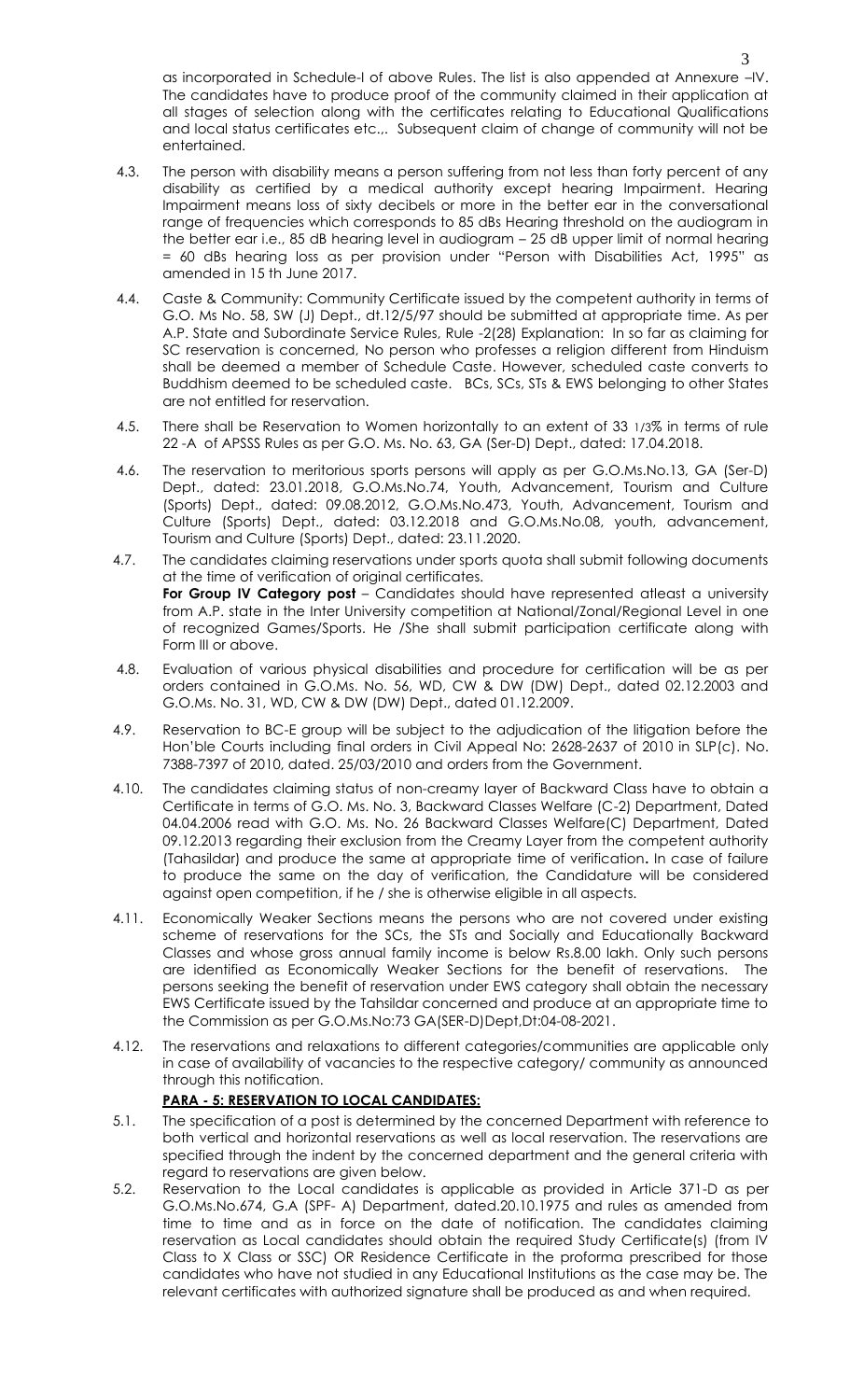#### **PARA -6 DEFINITION OF LOCAL CANDIDATE:**

6.1. A local candidate has been defined in G.O.Ms.No.674, General Administration (SPF-A) Department, dated: 20.10.1975 "LOCAL CANDIDATE" as follows:

"Local Candidate:- (1) A candidate for direct recruitment to any post shall be regarded as a local candidate in relation to a local area.

(a) in cases where a minimum educational qualification has been prescribed for recruitment to the post.

"if he /she has studied in an educational institution or educational institutions in such local area for a period of not less than four consecutive academic years ending with the academic year in which he appeared or, as the case may be, first appeared for the relevant qualifying examination; or

(ii) where during the whole or any part of the four consecutive academic years ending with the academic year in which he appeared or as the case may be, first appeared for the relevant qualifying examination he has not studied in any educational institution, if he has resided in that local area for a period of not less than four years immediately preceding the date of commencement of the qualifying examination in which he appeared or as the case may be, first appeared.

(b) In cases where no minimum educational qualification has been prescribed for recruitment to the post, if he has resided in that local area for a period of not less than four years immediately preceding the date on which the post is notified for recruitment.

Explanations:- For the purpose of the paragraph.

educational institution means a University or any educational institution recognized by the State Government, a University or other competent authority;

relevant qualifying examination in relation to a post means;

(a) the examination, a pass in which is the minimum educational qualification prescribed for the post;

(b) the Matriculation examination or an examination declared by the State Government to be equivalent to the Matriculation examination;

whichever is lower; and

(iii) In reckoning the consecutive academic years during which a candidate has studied, any period of interruption of his study by reason of his failure to pass any examination shall be disregarded.

(iv) the question whether any candidate for direct recruitment to any post has resided in any local area shall be determined with reference to the places where the candidate actually resided and not with reference to the residence of his parents or other guardian (Vide G.O.Ms.No.168, G.A. (SPF.A) Department, dated.10-3-77).

(2) A candidate for direct recruitment to any post who is not regarded as a local candidate under sub paragraph (1) in relation to any local area shall.

(a) in cases where a minimum educational qualification has been prescribed for recruitment to the post.

(i) if he /she has studied in educational institutions in the State for a period of not less than seven consecutive academic years ending with academic year in which he appeared or as the case may be, first appeared for the relevant qualifying examination, be regarded as a local candidate in relation to

(1) Such local area where he has studied for the maximum period out of the said period of seven years; or

(2) where the periods of his study in two or more local areas are equal, such local areas where he has studied last in such equal periods;

(ii) if during the whole or any part of the seven consecutive academic years ending with the academic years in which he/she appeared or as the case may be first appeared for the relevant qualifying examination, he/she has not studied in the educational institutions in any local area, but has resided in the State during the whole of the said period of seven years, be regarded as a local candidate in relation to

(1) such local area where he/she has resided for a maximum period out of the said period of seven years: or

(2) where the periods of his/her residence in two or more local areas are equal, such local areas where he/she has resided last in such equal periods;

(b) In cases where no minimum educational qualification has been prescribed for recruitment to the post, if he/she has resided in the State for a period of not less than seven years immediately preceding the date on which the post is notified for recruitment, be regarded as a local candidate in relation to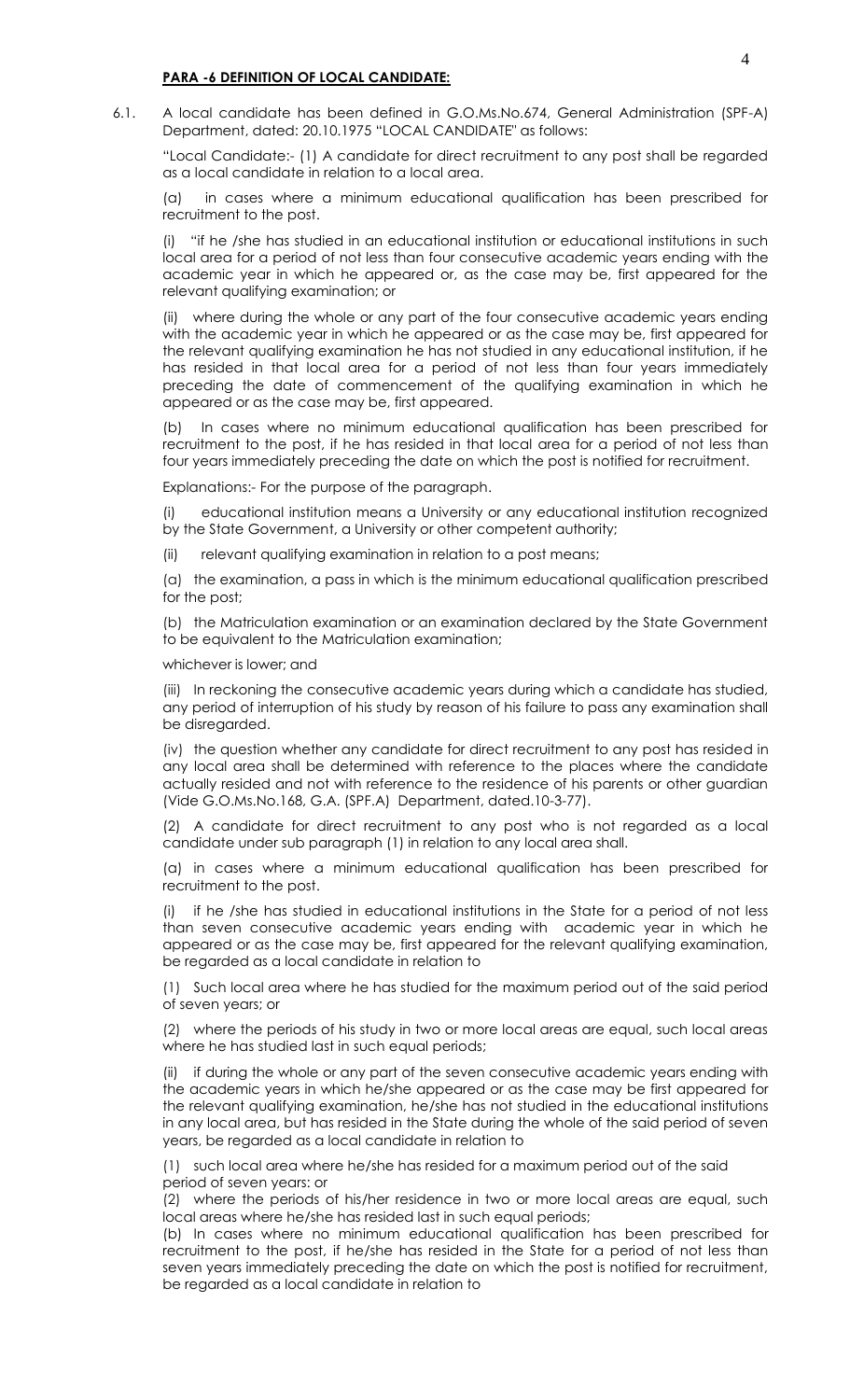such local area where he/she has resided for the maximum period out of the said period of seven years; or

(ii) where the periods of his/her residence is two or more local areas are equal such local area where he/she has resided last in such equal periods " . (G.O.Ms.No.168, dated 10-3-1977)

- 6.2. Single certificate, whether of study or residence as stipulated in G.O.Ms.No.674, General Administration (SPF-A) Dept., dated: 20.10.1975 would suffice for enabling the candidate to apply as a "LOCAL CANDIDATE".
- 6.3. Residence certificate will not be accepted, if a candidate has studied in any Educational Institution upto S.S.C. or equivalent examination. Such candidates have to produce study certificates invariably. The candidates, who acquired degree from open Universities directly without studying in any Educational Institution, only may submit residence certificate. Here Educational Institutions mean a recognized Institution by the Government / University/Competent authority.
- 6.4. Candidates are advised to refer to provisions of the PRESIDENTIAL ORDER 1975 in this regard.
- 6.5. Candidates who migrated from Telangana to Andhra Pradesh between 2<sup>nd</sup> June, 2014 and 1st June, 2021 as per G.O.Ms.No. 130, General Administration (SPF&MC) Department, dated.29.10.2019 and as per terms laid down in circular memo no.4136/SPF & MC/2015-5, Dated.20.11.2017 of Government of Andhra Pradesh shall obtain the Local Status Certificate from competent authority and produce at the time of verification.
- 6.6. The following are the districts.

|    | Srikakulam (SKM)    | $\cap$ | Visakhapatnam (VSP) | 03 | Vizianagaram (VZM) |
|----|---------------------|--------|---------------------|----|--------------------|
| 04 | East Godavari(EG)   | 0.5    | West Godavari (WG)  | 06 | Krishna (KST)      |
| 07 | Guntur (GNT)        | 08     | Prakasam (PKM)      | 09 | SPS Nellore (NLR)  |
|    | 10   Chittoor (CTR) |        | Anantapuramu (ATP)  | 12 | Kurnool (KNL)      |
|    | 13 YSR Kadapa (KDP) |        |                     |    |                    |

The candidates belonging to other States are not entitled for local Reservations.

### **PARA- 7 AGE:**

**7**.1. Minimum 18 years & Maximum 42 years as on 01/07/2021, as per G.O.Ms.No.105, GA (Ser-A) Dept., Dt.27.09.2021.

N.B.: No person shall be eligible if less than 18 years and is more than 42 years.

7.2. *Age Relaxation* is applicable to the categories as detailed below:

| S.<br>No. | <b>Category of candidates</b>                                                                                          | <b>Relaxation of age permissible</b>                                                                                                                                     |  |  |  |  |
|-----------|------------------------------------------------------------------------------------------------------------------------|--------------------------------------------------------------------------------------------------------------------------------------------------------------------------|--|--|--|--|
|           | SC, ST, BCs and EWS                                                                                                    | 5 Years                                                                                                                                                                  |  |  |  |  |
| 2.        | Physically Handicapped persons                                                                                         | 10 Years                                                                                                                                                                 |  |  |  |  |
| 3.        | Ex-Service men                                                                                                         | Shall be allowed to deduct from his age<br>a period of 3 years in addition to the                                                                                        |  |  |  |  |
| 4.        | N.C.C. (who have worked as<br>Instructor in N.C.C.)                                                                    | length of service rendered by him in the<br>armed forces / NCC.                                                                                                          |  |  |  |  |
| 5.        | Regular A.P. State Government<br>Employees (Employees<br>of<br>Corporations, Municipalities etc.<br>are not eligible). | Allowed to deduct from his age the<br>length of regular Service under State<br>Government up to a maximum of five<br>years for the purposes of the maximum<br>age limit. |  |  |  |  |

EXPLANATION:

Provided that the persons referred to at Sl.Nos.3 & 4 above shall, after making the deductions referred to in sub Rule 12 (c) (i) & (ii) of A.P. State and Subordinate Service Rules not exceed the Maximum age limit prescribed for the post.

 The age relaxation for Ex-Servicemen is applicable for those who have been released from Armed Forces other than by way of dismissal or discharge on account of misconduct or inefficiency.

#### **PARA - 8 HOW TO APPLY:**

**STEP-I:** The applicant who desires to apply for the post shall login to the Commission's Website with his/her registered OTPR number. Candidate applying for the first time for any notification has to first fill the OTPR application carefully to obtain OTPR ID. While filling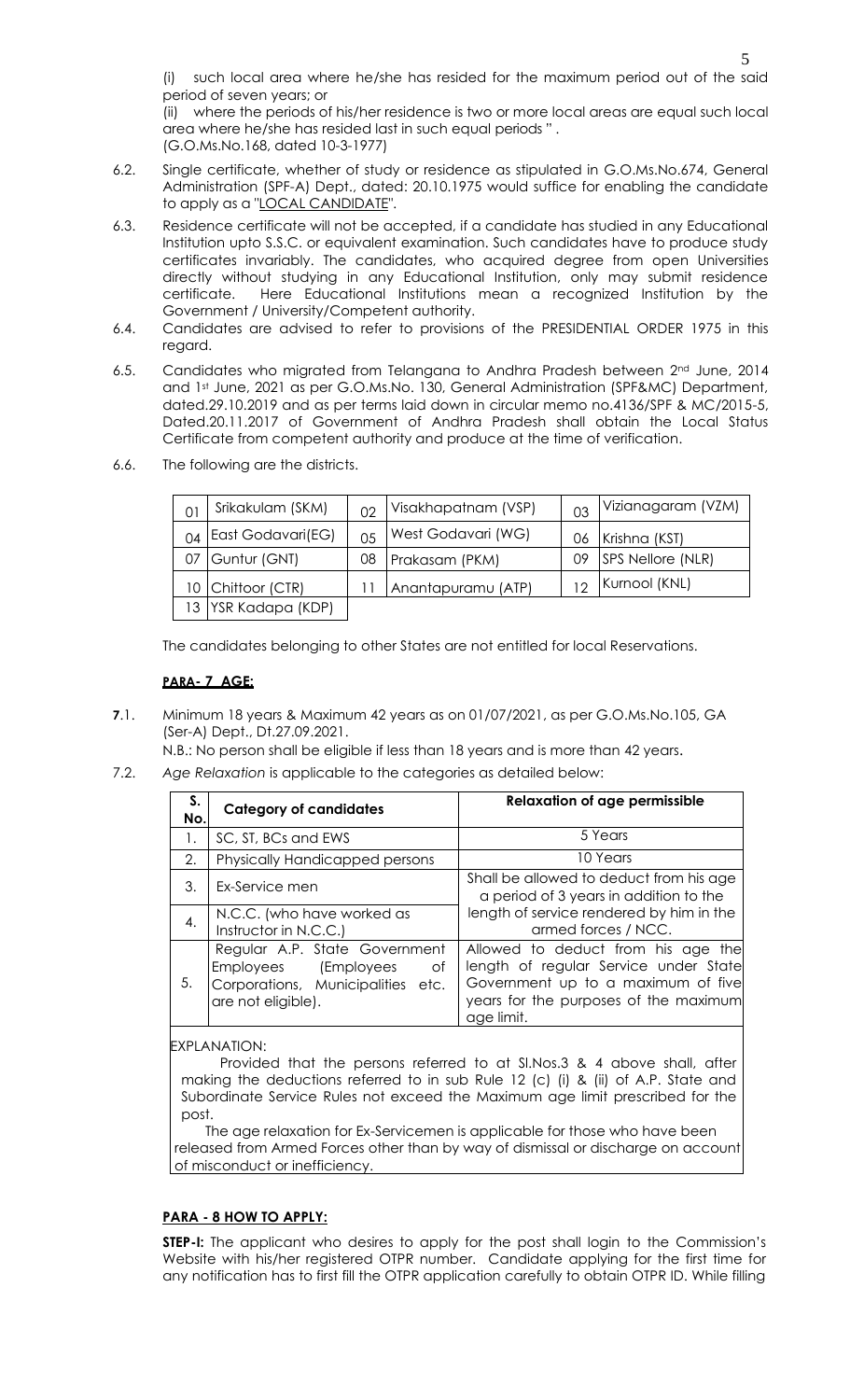the OTPR, the candidate has to ensure that the particulars are filled correctly. The Commission bears no responsibility for the mistakes, if any, made by the candidates. If candidates choose to modify they may do so by clicking the modify OTPR make the modification, save them and proceed to STEP-II.

**STEP-II:** The applicant has to login in the Commission's website with the user name (OTPR ID) and the Password set by Candidate. After Login, the applicant has to click on the "Online Application Submission" present in the bottom right corner of the Commission's website.

**PAYMENT PROCESS:** The applicant now has to click on the payment link against the notification number that he wants to apply. The basic details required for calculation of the fee and age relaxation will be pre-populated from the OTPR data. The applicant has to verify all the details that are displayed. Once the payment form is submitted, the respective details (used for calculation of fee and age relaxation) will not be altered in any stage of application processing. Hence if any details are to be changed, applicant should use the modify OTPR link, modify the details, save it and again click on application payment link.

**STEP-III:** After checking all the data and ensuring that the data is correct the applicant has to fill application specific data such as Local/Non Local status, white card details etc., which are also used to calculate the fee. Once all the data is filled appropriately, the applicant has to submit the payment form. On successful submission, the payment reference ID is generated and is displayed on the screen. By clicking "OK" the applicant is shown the various payment options where he/she can select any one among them and complete the payment process as given on the screen.

**STEP-IV:** Once the payment is successful, payment reference ID is generated. Candidates can note the payment reference ID for future correspondence. Thereafter the applicant is directed to the application form. Applicant should provide the payment reference Id generated along with the other details required for filing the application form (other fields like OTPR ID and fees relaxations details will be pre-populated from the data submitted in the payment form for respective notification). The applicant should check the data displayed thoroughly and should fill the application specific fields like qualification details, examination centre etc., carefully and submit the application form. Once the application is submitted successfully then application receipt is generated. The applicant is requested to print and save the application receipt for future reference/correspondence.

**NOTE:** Applicant shall note that the data displayed from OTPR at the time of submitting the application will be considered for the purpose of this notification only. Any changes made by the applicant to OTPR data at a later date shall not be considered for the notification on hand.

**STEP-V:** In any case if the payment process is not submitted successfully, then the applicant should start the fresh payment process as mentioned in STEP-II.

**STEP-VI:** Once the application is submitted successfully, correction in application form will be enabled. The corrections can be made in the application form itself. Fields which affect the name, fee and age relaxations are not enabled for corrections. **NOTE:**

A. The Commission is not responsible, for any omissions made by the applicant in bio-data particulars while submitting the application form online. The applicants are therefore, advised to strictly follow the instructions given in the user guide before submitting the application.

B. All the candidates are requested to submit their application with correct data. It is noticed that some of the candidates are requesting for change in the data, after submission of the application. It is informed that such requests shall be allowed on payment of Rs.100/- (Rupees hundred only) for each correction. However changes are not allowed for name, fee and age relaxation. No manual application for corrections shall be entertained. Corrections in the application will be enabled after the last date of the submission of application and will be allowed upto 7 days only from the last date of applications.

C. The particulars furnished by the applicant in the application form will be taken as final. Candidates should, therefore, be very careful in uploading / submitting the application form online.

D. Incomplete/incorrect application form will be summarily rejected. The information if any furnished by the candidate subsequently will not be entertained by the Commission under any circumstances. Applicants should be careful in filling-up the application form and submission. If any lapse is detected during the scrutiny, the candidature will be rejected even though he/she comes to the final stage of recruitment process or even at a later stage and also liable for punishment as per Para 16.1 of this notification.

E. Before uploading/submission application form, the candidates should carefully ensure his/her eligibility for this examination. No relevant column of the application form should be left blank; otherwise application form will not be accepted.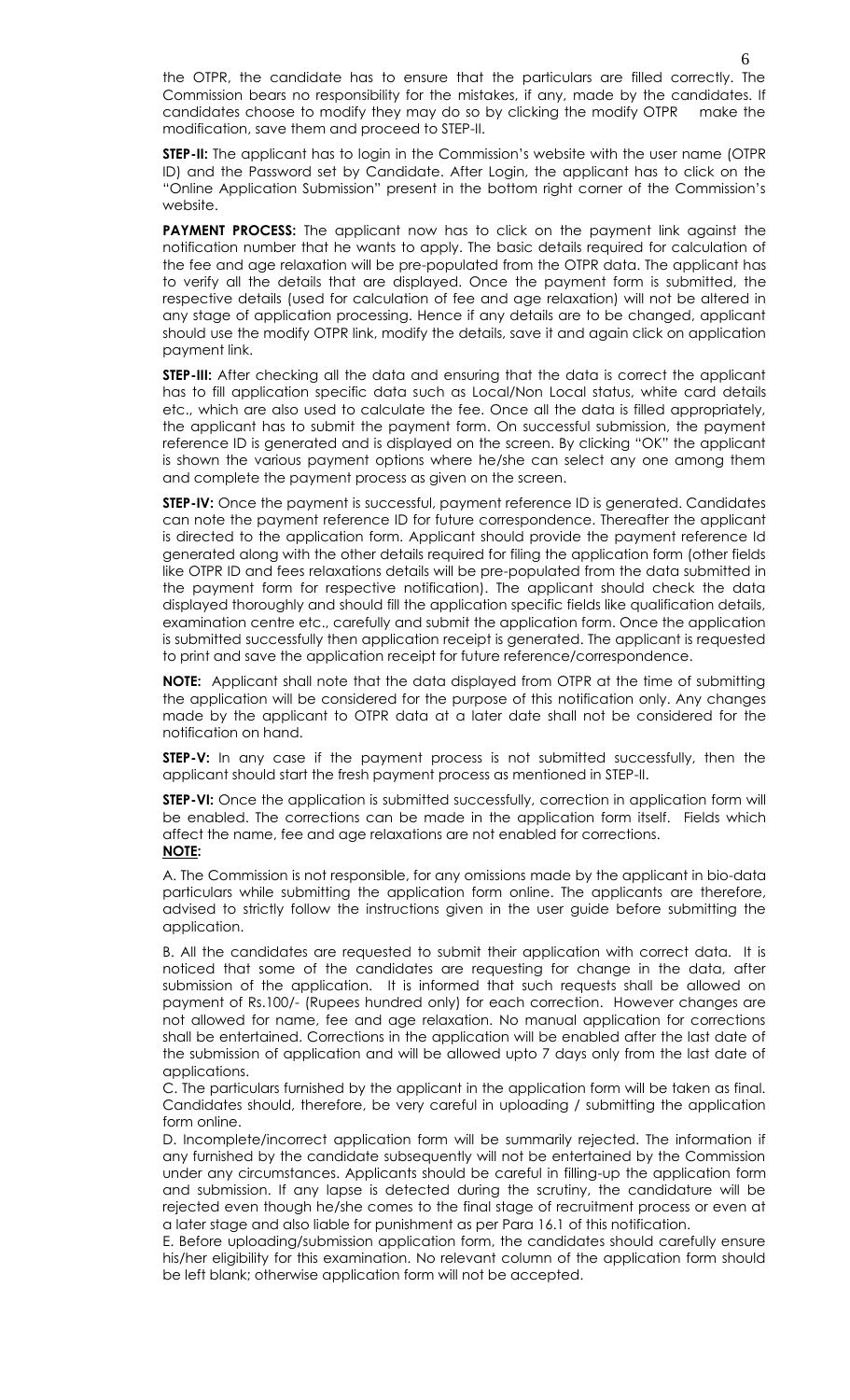- 9.1. Applicant must pay Rs. 250/- (Rupees two hundred and fifty only) towards application processing fee and Rs 80/- (Rupees eighty only) towards examination fee.
- 9.2. However, the following categories of candidates are exempted from payment of examination fee Rs.80/- only.
- i) SC, ST, BC, PH & Ex-Service Men.
- ii) Families having household supply white card issued by Civil Supplies Department, A.P. Government. (Residents of Andhra Pradesh)
- iii) Un-employed youth *as per G.O.Ms.No.439, G.A (Ser- A) Dept., dated: 18/10/1996* should submit declaration at an appropriate time to the Commission.
- iv) Applicants belonging to the categories mentioned above (except Physically Handicapped Persons & Ex-Service Men) hailing from other States are not entitled for exemption from payment of fee and not entitled for claiming any kind of reservation.
- v) Candidates belonging to other States shall pay the prescribed fee of Rs.80/-(Rupees eighty only), along with processing fee of Rs. 250/- (Rupees two hundred and fifty only) through different channels as indicated at Para-8. Otherwise such applications will not be considered and no correspondence on this will be entertained.

# **9.3. b) MODE OF PAYMENT OF FEE:**

- i) The fee mentioned in the above paragraph is to be paid online using payment gateway using net banking/ credit card / debit card**.** The list of banks providing service for the purpose of online remittance of fee will be available on the website.
- ii) The fee once remitted shall not be refunded or adjusted under any circumstances. Failure to pay the examination fee and application fee (in non-exempt case) will entail total rejection of application.
- iii) IPOs / Demand Drafts are not accepted.
- iv) In case of corrections Rs.100/- per correction will be charged. However changes are not allowed for name, fee and age relaxation.

# **PARA-10: SCHEME OF EXAMINATION:-**

- 10.1. The Scheme & Syllabus for the examination has been shown in Annexure-II.
- 10.2. As per G.O.Ms.No.5 General Administration (Ser-A) Dept., dated:05.01.2018 the Andhra Pradesh Public Service Commission is empowered to pick up candidates, who obtains such minimum qualifying marks in Screening Test / Preliminary Examination as may be fixed by the Commission at its discretion to the Main Examination in all direct recruitment examinations. The APPSC is further permitted to select candidates belonging to the Scheduled Caste or Scheduled Tribes or Backward classes or Physically Challenged candidates for Main Examination by applying relaxed standards in the Screening Test / Preliminary Examination, if the Commission is of the opinion that sufficient number of candidates from these communities are not likely to be eligible for main examination on the basis of general standard in Screening Test / Preliminary Examination in order to fill up the vacancies reserved for them.

# **PARA - 11: CENTRES FOR THE SCREENING & MAIN EXAMINATIONS:**

The candidates have to write the examination only **in the District in which he/she is willing to be considered for selection either as a Local or Non-Local.** Request for change of Examination Centre / District of Selection will not be entertained under any circumstances.

### **PARA –12 RESOLUTION OF DISPUTES RELATED TO QUESTION PAPER, ANSWER KEY AND OTHER MATTERS**

- 12.1. The Commission would publish answer key(s) for the question paper(s) on its website after conduct of the examination. If the candidates have any objections with regard to the key / questions they shall have to file the objections within three days after publication of the key in the prescribed proforma available in the website.
- 12.2. The objections received if any, would be examined and the decision of the Commission in this regard shall be final. Any objection filed after expiry of specified time would not be entertained.
- 12.3. The question paper is set in English and translated in to Telugu language. English version will be considered as the authentic version for valuation purpose.
- 12.4. With regard to situation where there is deletion of questions, if any, from any paper, scaling (proportionate increase) would be done for that particular part of the paper to the maximum marks prescribed for the paper and the marks would be rounded off to 2 decimals to determine the merit of the candidate.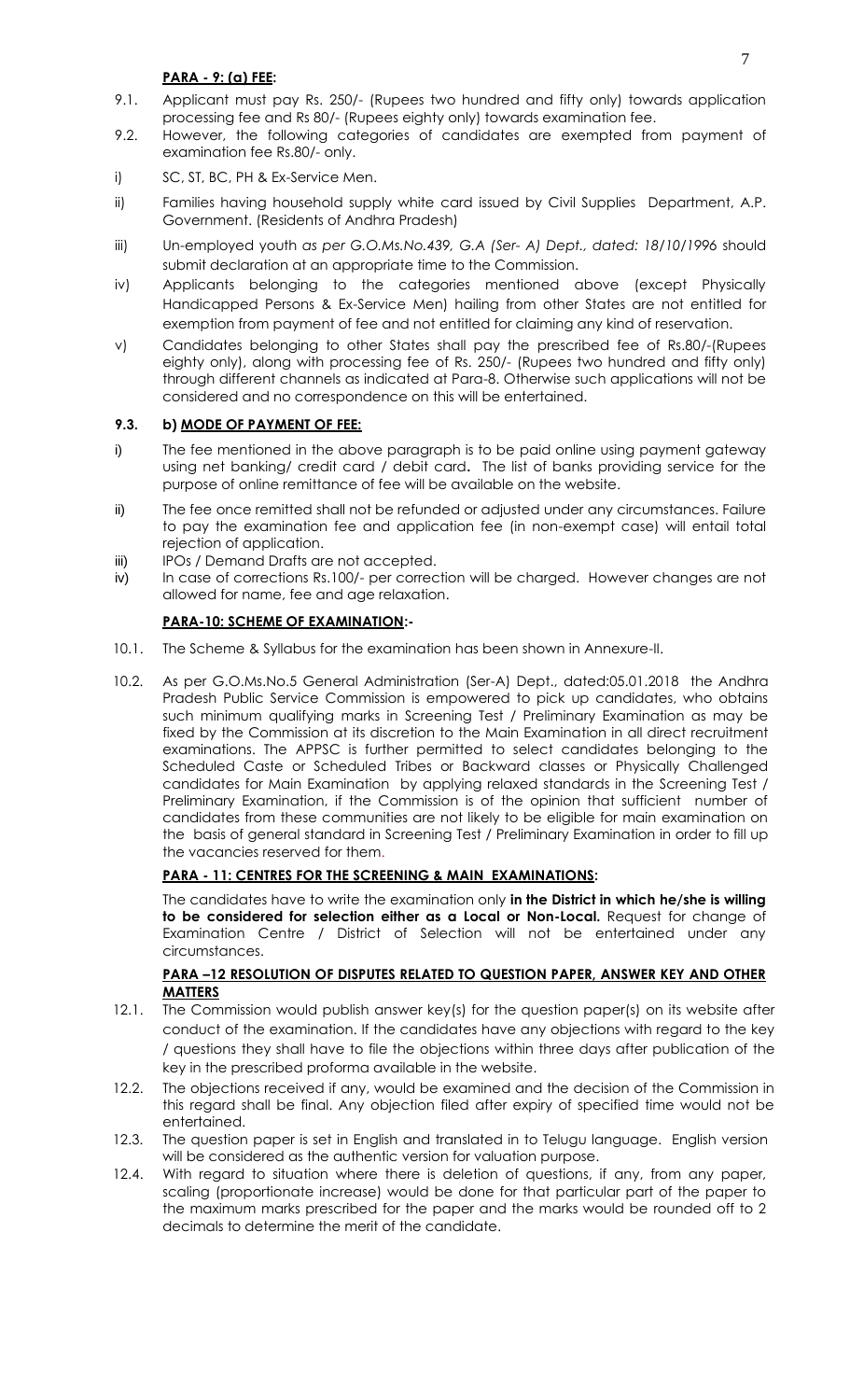- 13.1. Vacancies: The recruitment will be made to the vacancies notified only. There shall be no waiting list as per G.O. Ms. No. 81, General Administration (Ser. A) Department, Dated 22/02/1997, G.O.Ms.No.544, General Administration (Ser. A) Department, Dated:04.12.1998 and Rule 6 of APPSC Rules of Procedure. In any case, no cognizance will be taken by Commission of any vacancies arising or reported after the completion of the selection and recruitment process or the last date as decided by the Commission as far as this Notification is concerned, and these will be further dealt with as per G.O. & Rule cited above. As per G.O.Ms.No:139 Finance HR (I) Planning Policy Dept., dt:28/07/2016 Rule 7 of APPSC Rules of procedure regarding relinquished vacancies has been deleted.
- 13.2. The recruitment will be processed as per this notification and as per the Rules and Instructions issued by the Government and also as decided by the Commission from time to time. A.P. Ministerial Service Rules 1998, G.O.Ms.No.135, General Administration (Ser.B) Dept., dated:12.05.2014, Memo No.14025/21/2016 Ser.II Revenue (Ser.II) Dept., dated:03.12.2018, Memo No.14025/21/2016 Ser.II Revenue (Ser.II) Dept., dated:01.02.2019, G.O.Ms.No.8, Finance (HR-II) Dept., dated:19.01.2017 and Special Rules / Adhoc Rules Governing the recruitment and other related GOs, Rules etc., are applicable.
- 13.3. Rules: The various conditions and criteria prescribed herein are governed by the A.P. State and Subordinate Service Rules, 1996 read with the relevant Special Rules applicable to any particular service in the departments. Any guidelines or clarification is based on the said Rules, and, in case of any necessity, any matter will be processed as per the relevant General and Special Rules as in force.
- 13.4. The Commission is empowered under the provisions of Article 315 and 320 of the Constitution of India read with relevant laws, rules, regulations and executive instructions and all other enabling legal provisions in this regard to conduct examination for appointment to the posts notified herein, duly following the principle of order of merit as per Rule 3(vi) of the APPSC Rules of Procedure read with relevant statutory provisions and ensuring that the whole recruitment and selection process is carried out with utmost regard to secrecy and confidentiality so as to ensure that the principle of merit is scrupulously followed.
- 13.5. Scheme is prescribed as per G.O.Ms. No.201, Finance (HR-I Plg, & Policy) Dept., dated:21.12.2017.
- 13.6. District / LOCAL: In terms of Para 4 of the G.O., A.P. Public Employment (Organization of Local cadres and Regulations of Direct Recruitment) Order, 1975 (G.O.Ms. No.674, G.A. (SPF-A) Dept., dt.20/10/1975) read with G.O.Ms.No.124, General Administration (SPF-A) Dept., dt.07/03/2002, and other orders/instructions issued by the Government in this regard, the first part shall comprise 20% of the posts consisting of combined merit list of Locals as well as non-locals and the remaining second part shall comprise the balance 80% of the posts consisting of locals only. This post is district cadre.
- 13.7. The persons already in Government Service/ Autonomous bodies/ Government aided institutions etc., whether in permanent or temporary capacity or as work charged employees are however required to inform, in writing, to their Head of Office/ Department that they have applied for this recruitment.
- 13.8. A candidate shall be disqualified for appointment, if he himself or through relations or friends or any others has canvassed or endeavored to enlist for his candidature, extraneous support, whether from official or non-official sources for appointment to this service.
- 13.9. The Degrees obtained through Open Universities / Distance Education mode must have recognition by the Distance Education Council, Government of India. Unless such Degrees have been recognized by the D.E.C. they will not be accepted for purpose of Educational Qualification. The onus, in case of doubt, of Proof of recognition by the D.E.C. that their Degrees / Universities have been recognized, rests with the candidate. Candidates may also refer to G.O.R.T.No.143, Higher Education (EC) Dept., Dated:11.07.2018 and the Supreme Court judgment dated:03.11.2017 in this connection.

### **PARA- 14 The candidate shall go through the Annexures appended to the notification before filling the application form**

Annexure- I- Break up of vacancies Annexure- II- Scheme & Syllabus Annexure- III- Instructions to candidates Annexure- IV- LIST OF SC / ST /BC's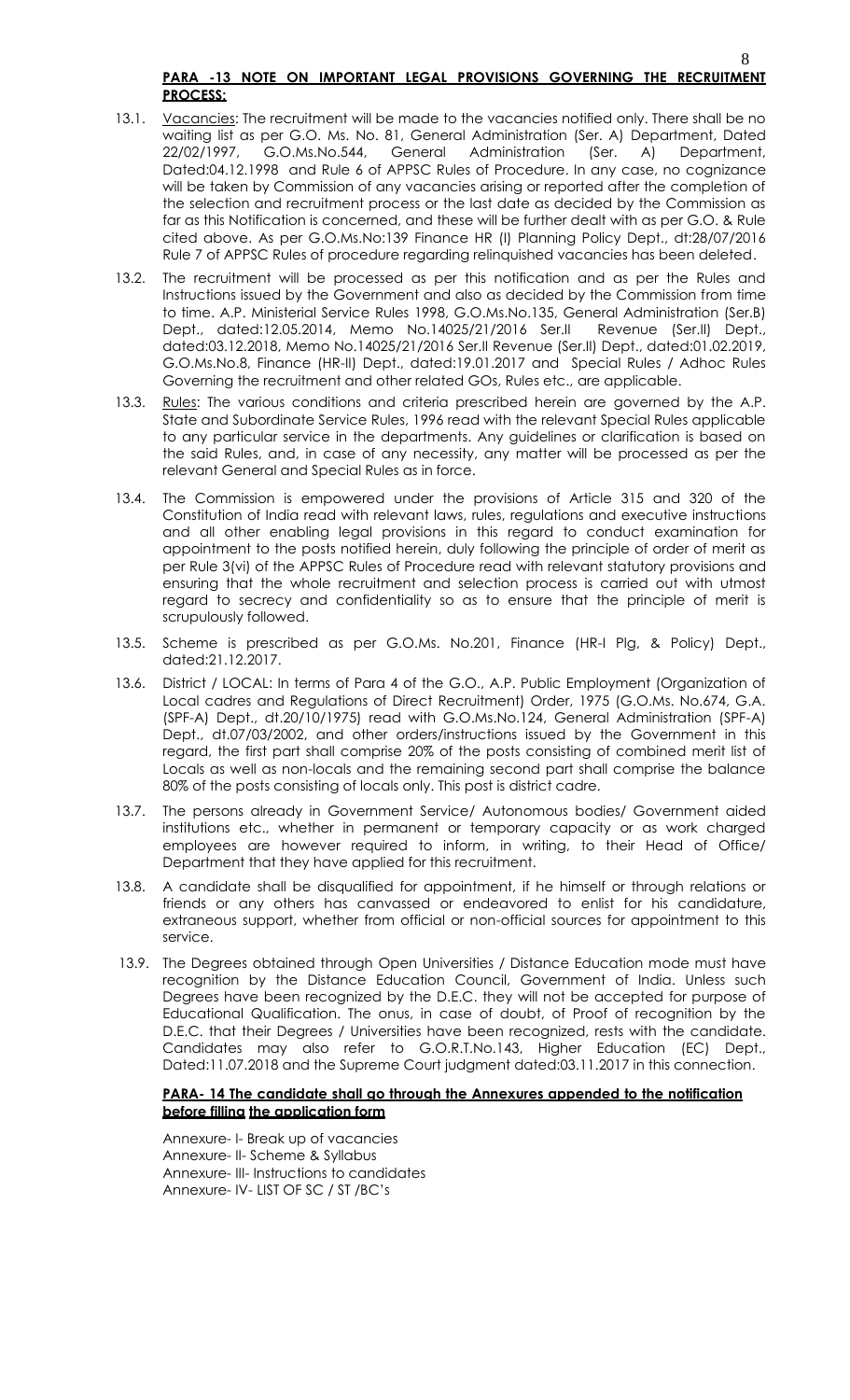#### **PARA-15: PROCEDURE OF SELECTION:**

15.1. The selection to this recruitment notification will be based on the merit in the Main Examination, to be held as per the scheme of examination enunciated at Annexure-II. The Selections to the posts will be made by the District Selection Committee as per G.O. Ms. No. 596, GA(Ser.A) Dept., Dt. 18/09/2008.

Note: The candidate who come up for verification of original certificates basing on the performance in the written examination shall have to qualify the **Proficiency in Office Automation with usage of Computer and Associated Software** as per G.O.Ms No.133 GA (Ser.A) Dept., Dated:12/05/2014.

- 15.2. Appearance in all the papers of Screening and Main examination (computer based test) is compulsory. Absence in any of the papers will automatically render the disqualification of the candidature.
- 15.3. The standard for the examination and the cut off marks for various categories for selection shall be fixed by the Commission. However the candidates have to secure minimum qualifying marks to be short listed for selection against respective vacancies. The minimum qualifying marks on aggregate for the vacancies notified under different categories are as follows as per G.O.Ms.No.103, G.A. (Ser.A) Dept., and dt.03.02.1967.
	- 1. Open competition & EWS
	- 2. Backward Class

3. SCs, STs & PHs 30% and 30% and 30% and 30% and 30% and 30% and 30% and 30% and 30% and 30% and 30% and 30% and 30% and 30% and 30% and 30% and 30% and 30% and 30% and 30% and 30% and 30% and 30% and 30% and 30% and 30%

N.B.: Mere securing of minimum qualifying marks does not confer any right to the candidate for being considered to the selection.

- 15.4. The claims of members of the Scheduled Castes, Scheduled Tribes, Backward Classes, Economically Weaker Section and Women as the case may be, shall also be considered for the vacancies earmarked for open competition, which shall be filled on the basis of open competition. In respect of social reservations viz., Scheduled Castes, Scheduled Tribes, Backward Classes, the vertical reservation will be applicable and the number of appointments reserved for that category shall in no way be affected during the period the reservation for that category is in force. In case of women, the horizontal reservation is applicable in terms of G.O.Ms.No.63, GA (Ser-D) Dept., dated: 17.04.2018.
- 15.5. In the event of Schedule Caste & Schedule Tribe candidates not coming up for selection with the existing minimum prescribed for selection in the competitive examination conducted by the APPSC their selection shall be considered on the basis of rank with reference to their performance in the written competitive examination irrespective of the marks secured, as per G.O.Ms.No.631, G.A. (Ser.A) Dept., dt.05.09.1977.
- 15.6. Where the candidates get equal number of marks in the **Main Examination** if two or more candidates get equal total number of marks, those candidates shall be bracketed. Candidates within the same bracket shall then be ranked 1, 2, 3 etc., according to age i.e., oldest being considered for admission. In case there is tie in age, the person who possesses educational qualification at earlier date would be considered.
- 15.7. The appointment of selected candidates will be subject to their being found medically fit in the appropriate medical classification, and if he/she is of sound health, active habits and free from any bodily defect or infirmity.
- 15.8. ANSWER KEY AND MARKS: Answer key would be published on the website. No separate memorandum of marks would be issued..

#### **PARA-16: DEBARMENT:**

- 16.1. Candidates should make sure of their eligibility to the post applied for and that the declaration made by them in the format of application regarding their eligibility is correct in all respects. Any candidate **furnishing in-correct information or making false declaration regarding his/her eligibility at any stage or suppressing any information** is liable TO BE DEBARRED UPTO FIVE YEARS FROM APPEARING FOR ANY OF THE EXAMINATIONS CONDUCTED BY THE COMMISSION, and summary rejection of their candidature for this recruitment.
- 16.2. The Penal Provisions of Act 25/97 published in the A.P. Gazette No. 35, Part-IV.B Extraordinary dated: 21/08/1997 shall be invoked **if malpractice and unfair means are noticed at any stage** of the recruitment. Further candidates shall be liable for penalty as per G.O.Ms.No.385,G.A.(Ser. A) Dept., Dt.18/10/2016. The Chief Superintendent of the examination centre is authorized to take decision in case of malpractice or usage of unfair means or creation of disturbance or use of physical force by any candidate and report the matter to the competent authority as well as register a police case.
- 16.3. The Commission is vested with the Constitutional duty of conducting recruitment and selection as per rules duly maintaining utmost secrecy and confidentiality in this process and any attempt by anyone causing or likely to cause breach of this constitutional duty in such manner or by such action as to violate or likely to violate the fair practices followed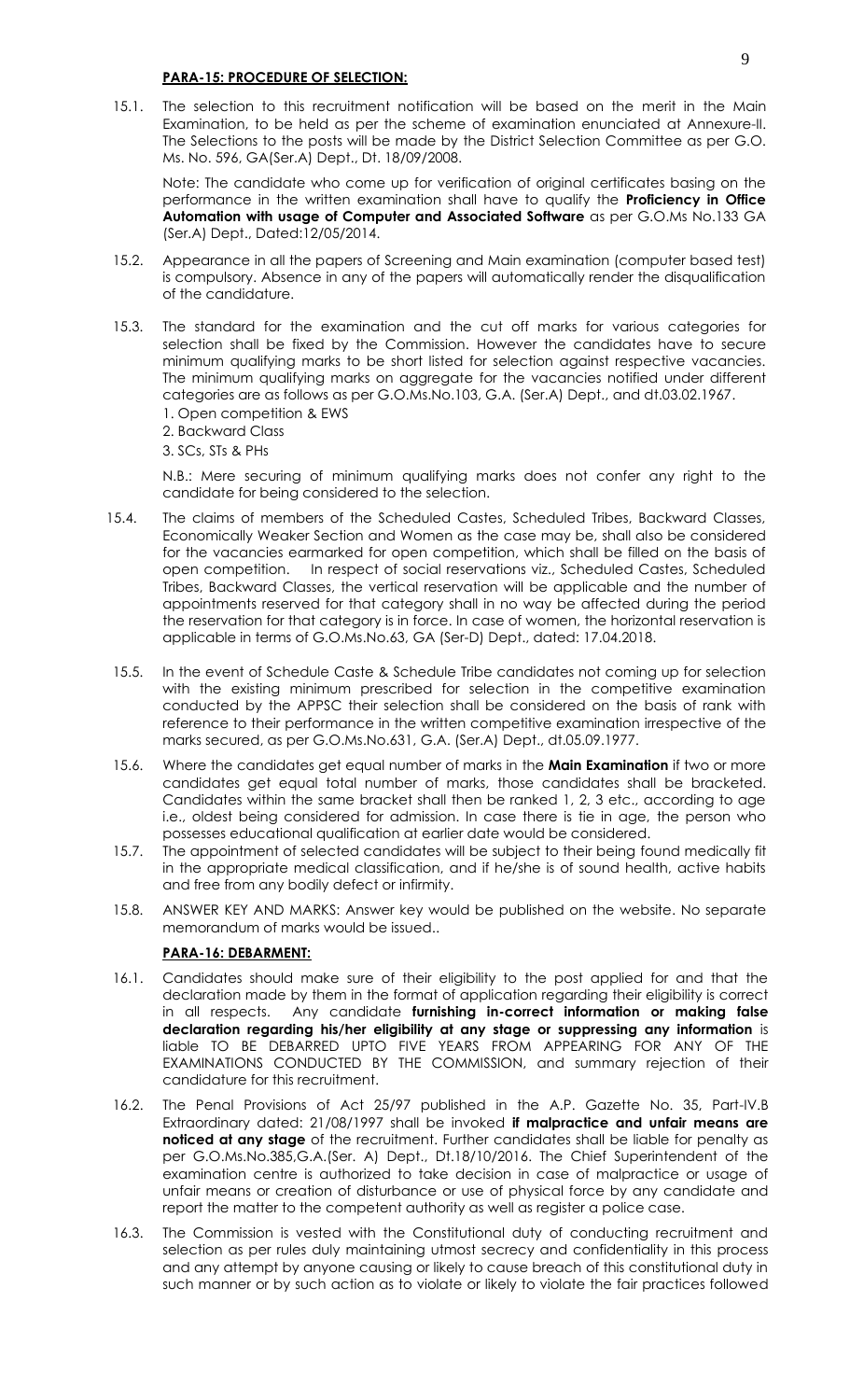and ensured by the Commission will be sufficient cause for rendering such questionable means as ground for debarment and penal consequences as per law and rules as per decision of the Commission.

16.4. Any candidate found **impersonating or procuring impersonation by any person** or resorting to any other irregular or improper means in connection with his / her candidature for selection or obtaining support of candidature by any means, such a candidate may in addition to rendering himself/ herself liable to criminal prosecution, be liable to be debarred permanently from any exam or selection held by the Service Commissions in the country.

#### 16.5. ELECTRONIC GADGETS BANNED:

(a) The use of any mobile (even in switched off mode), calculator or any electronic equipment or programmable device or storage media like pen drive, smart watches etc., or camera or blue tooth devices or any other equipment or related accessories either in working or switched off mode capable of being used as a communication device during the examination is strictly prohibited. Any infringement of these instructions shall entail disciplinary action including ban from future examinations.

(b) Candidates are advised, in their own interest, not to bring any of the banned items including mobile phones to the venue of the examination, as arrangement for safe – keeping cannot be assured.

### **PARA-17: COMMISSION'S DECISION TO BE FINAL:**

The decision of the Commission in all aspects and all respects pertaining to the application and its acceptance or rejection as the case may be, conduct of examination and at all consequent stages culminating in the selection or otherwise of any candidate shall be final in all respects and binding on all concerned, under the powers vested with it under Article 315 and 320 of the Constitution of India. Commission also reserves its right to alter and modify the terms and conditions laid down in the notification for conducting the various stages up to selection or withdraw the notification at any time duly intimating details thereof to all concerned, as warranted by any unforeseen circumstances arising during the course of this process, or as deemed necessary by the Commission at any stage.

**PLACE: VIJAYAWADA sd/-**

**Date:28/12/2021 P.S.R.Anjaneyulu, I.P.S., Secretary.**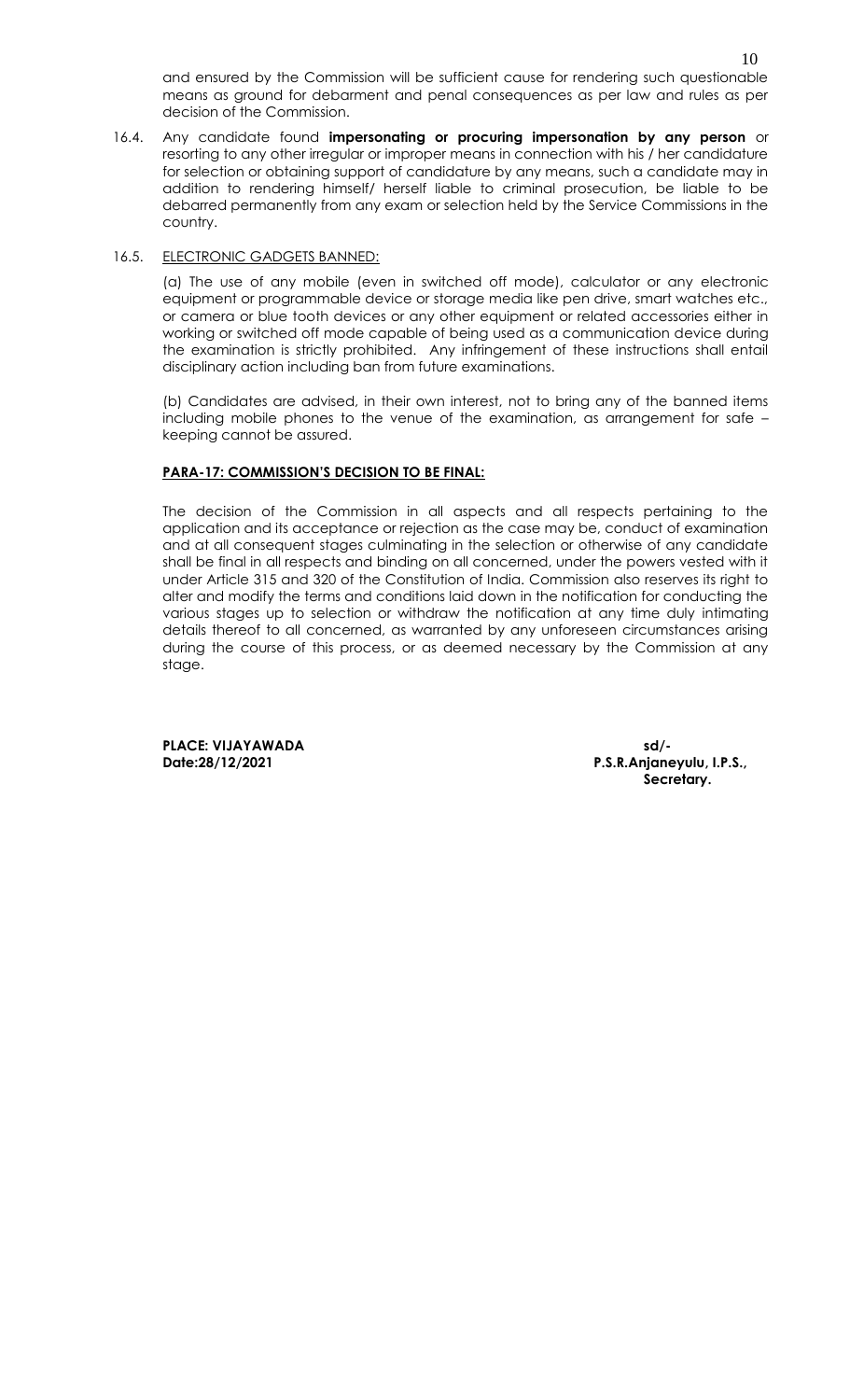| Annexure – I                                                                                                  |
|---------------------------------------------------------------------------------------------------------------|
| <b>NOTIFICATION NO. 23/2021</b>                                                                               |
| BREAK UP OF VACANCY POSITION FOR THE POST OF JUNIOR ASSISTANT – CUM- COMPUTER ASSISTANT IN REVENUE DEPARTMENT |

| S.No           | District    | Category           | <b>OC</b>      |                |                | <b>SC</b>      |                | <b>ST</b>    | BC-A           |              |                | BC-B         |    | BC-C         |                | BC-D           |              | BC-E         |             | VH           |              | HH |              | OH           | Ex-Ser         | Sports       |                | EWS            | <b>TOTAL</b>    | <b>G.TOTAL</b> |
|----------------|-------------|--------------------|----------------|----------------|----------------|----------------|----------------|--------------|----------------|--------------|----------------|--------------|----|--------------|----------------|----------------|--------------|--------------|-------------|--------------|--------------|----|--------------|--------------|----------------|--------------|----------------|----------------|-----------------|----------------|
|                |             |                    | G              | W              | G              | W              | G              | W            | G              | W            | G              | W            | G  | W            | G              | W              | G            | W            | G           | W            | G            | W  | G            | W            | G              | G            | G              | W              |                 |                |
|                | <b>SKLM</b> | <b>OPEN</b>        | $\overline{2}$ | $\mathbf{1}$   | $\mathbf{1}$   | $\mathbf{1}$   | 0              | 0            | 0              | $\mathbf{1}$ | 0              | 0            | 0  | 0            | 0              | 0              | 0            | $\mathbf 0$  | $\mathbf 0$ | 1            | 0            | 0  | 0            | 0            | 0              | 0            | 0              | 0              | $\overline{7}$  | 38             |
| -1             |             | <b>LOCAL</b>       | 6              | 5              | $\overline{2}$ | $\mathbf{1}$   | $\overline{2}$ | -1           | $\overline{2}$ | 0            | $\overline{2}$ |              |    | 0            | $\Omega$       | 1              | 0            | $\mathbf{1}$ | 0           | 0            | $\mathbf{1}$ | 0  | 0            | 0            | $\overline{2}$ | 0            | 2              | $\mathbf{1}$   | 31              |                |
|                | <b>VZM</b>  | <b>OPEN</b>        | $\overline{2}$ | $\mathbf 1$    | 0              | 1              | 0              | 0            | 0              | $\mathbf{1}$ | 0              | 0            | 0  | 0            | $\Omega$       | 0              | 0            | $\mathbf 0$  | $\mathbf 0$ |              | 0            | 0  | 0            | 0            | 0              | 0            | 0              | $\mathbf 0$    | 6               | 34             |
| $\overline{2}$ |             | <b>LOCAL</b>       | 5              | 4              | 3              | 1              | $\overline{2}$ | $\mathbf{1}$ | $\overline{2}$ | 0            | $\mathbf{1}$   | 1            | 1  | 0            | 0              | $\mathbf 1$    | 0            | 1            | 0           | 0            | 1            | 0  | 0            | 0            | 1              | 0            | $\overline{2}$ | $\mathbf{1}$   | 28              |                |
|                | <b>VSP</b>  | <b>OPEN</b>        | $\overline{2}$ | $\mathbf 1$    |                | 1              | 0              | 1            | 0              | $\mathbf{1}$ | 0              | 0            | 0  | 0            | 0              | 0              | 0            | 0            | 0           | 1            | 0            | 0  | 0            | 0            | 0              | 0            | 0              | 0              | 8               | 43             |
| 3              |             | <b>LOCAL</b>       | $\overline{7}$ | 5              | 3              | 1              | $\overline{2}$ | $\mathbf 0$  | $\overline{2}$ | 0            | $\overline{2}$ | $\mathbf{1}$ | 1  | 0            | $\overline{2}$ | 1              | 0            | $\mathbf{1}$ | $\mathbf 0$ | 0            | $\mathbf{1}$ | 0  | 0            | 0            | $\overline{2}$ | 0            | 3              | $\mathbf{1}$   | 35              |                |
|                | EG          | <b>OPEN</b>        | 4              | $\mathbf{1}$   | 1              | 1              | 0              | 1            | 0              | 1            | $\mathbf 0$    | 1            | 0  | 0            | $\mathbf{0}$   | 0              | 0            | $\mathbf 0$  | $\mathbf 0$ | 1            | 0            | 0  | 0            | 0            | 0              | 0            | 0              | $\mathbf{1}$   | 12              | 64             |
| $\overline{4}$ |             | <b>LOCAL</b>       | 10             | $\overline{7}$ | 5              | $\overline{2}$ | 2              | 1            | 3              | $\mathbf{1}$ | 3              | 1            | 1  | 0            | $\overline{2}$ | $\overline{2}$ | $\mathbf{1}$ | $\mathbf{1}$ | 0           | 0            | $\mathbf{1}$ | 0  | 1            | 0            | $\overline{2}$ | $\mathbf{1}$ | 4              | $\mathbf{1}$   | 52              |                |
|                | WG          | <b>OPEN</b>        | 3              | $\mathbf{1}$   |                | 1              | 0              | 1            | $\mathbf{0}$   |              | 0              | 0            | 0  | 0            | 0              | 0              | 0            | 0            | 0           |              | 0            | 0  | 0            | 0            | 0              | 0            | 0              | 0              | 9               | 48             |
| 5              |             | LOCAL              | $\overline{7}$ | 5              | $\overline{3}$ | $\overline{2}$ | $\overline{2}$ | $\mathbf 0$  | $\overline{2}$ | $\mathbf{1}$ | $\overline{2}$ |              | 1  | $\Omega$     | $\overline{2}$ | -1             | 1            | $\mathbf{1}$ | $\mathbf 0$ | $\mathbf 0$  | $\mathbf{1}$ | 0  | 0            | 0            | $\overline{2}$ | $\mathbf{1}$ | 3              | $\mathbf{1}$   | 39              |                |
|                | KRI         | <b>OPEN</b>        | $\overline{3}$ | 1              |                | $\mathbf{1}$   | 0              | -1           | $\mathbf 0$    | $\mathbf{1}$ | $\mathbf 0$    |              | 0  | $\Omega$     | $\Omega$       | 0              | 0            | $\mathbf 0$  | $\mathbf 0$ | 1            | 0            | 0  | 0            | 0            | 0              | 0            | 0              | $\mathbf 0$    | 10              | 50             |
| 6              |             | <b>LOCAL</b>       | $\overline{7}$ | 5              | 3              | 2              | 2              | 0            | 2              | $\mathbf{1}$ | $\overline{2}$ | $\mathbf{1}$ | 1  | 0            | $\overline{2}$ | $\mathbf{1}$   | $\mathbf{1}$ | $\mathbf{1}$ | 0           | 0            | $\mathbf{1}$ | 0  | 0            | 0            | $\overline{2}$ | $\mathbf{1}$ | 3              | $\overline{2}$ | 40              |                |
|                | <b>GTR</b>  | <b>OPEN</b>        | 4              | $\mathbf 1$    |                | $\mathbf{1}$   | 0              |              | 0              |              | $\mathbf 0$    |              | 0  | 0            | 0              | 0              | 0            | 0            | 0           | 1            | 0            | 0  | 0            | 0            | 0              | 0            | 0              | $\mathbf 0$    | 11              | 57             |
| $\overline{7}$ |             | <b>LOCAL</b>       | 9              | 6              | 4              | $\overline{2}$ | $\overline{2}$ | 0            | 3              | $\mathbf{1}$ | $\overline{2}$ |              |    | $\Omega$     | $\overline{2}$ | $\mathbf 1$    | 1            | $\mathbf{1}$ | $\pmb{0}$   | $\mathbf 0$  | 1            | 0  | 1            | 0            | $\overline{2}$ | $\mathbf{1}$ | 3              | $\overline{2}$ | 46              |                |
|                | <b>PRKM</b> | <b>OPEN</b>        | 4              | $\mathbf{1}$   |                | 1              | 0              | 1            | $\mathbf 0$    | $\mathbf{1}$ | $\mathbf 0$    | 1            | 0  | $\mathbf{0}$ | 0              | 0              | 0            | $\mathbf 0$  | $\mathbf 0$ | 1            | 0            | 0  | 0            | 0            | 0              | 0            | 0              | $\mathbf 0$    | 11              | 56             |
| 8              |             | <b>LOCAL</b>       | 8              | 6              | 4              | $\overline{2}$ | 2              | 0            | 3              | $\mathbf{1}$ | $\overline{2}$ | 1            |    | 0            | $\overline{2}$ | -1             | 1            | $\mathbf{1}$ | $\mathbf 0$ | 0            | $\mathbf{1}$ | 0  | $\mathbf{1}$ | 0            | $\overline{2}$ | 1            | 3              | $\overline{2}$ | 45              |                |
|                | <b>NLR</b>  | <b>OPEN</b>        | 3              | 1              | 1              | $\mathbf{1}$   | 0              | 1            | $\mathbf{0}$   | 1            | 0              | 0            | 0  | 0            | 0              | 0              | 0            | 0            | 0           | 1            | 0            | 0  | 0            | $\mathbf{0}$ | 0              | $\Omega$     | 0              | 0              | 9               | 46             |
| 9              |             | LOCAL              | $\overline{7}$ | 5              | $\overline{3}$ | $\mathbf{1}$   | $\overline{2}$ | $\mathbf 0$  | $\overline{2}$ | 1            | $\overline{2}$ | 1            |    | $\Omega$     | $\overline{2}$ | 1              | 1            | $\mathbf{1}$ | $\mathbf 0$ | $\mathbf{0}$ | $\mathbf{1}$ | 0  | 0            | 0            | $\overline{2}$ | $\Omega$     | 3              | $\mathbf{1}$   | $\overline{37}$ |                |
|                | <b>CTR</b>  | <b>OPEN</b>        | 4              | $\mathbf{1}$   | 1              | 1              | 0              | $\mathbf{1}$ | 0              | $\mathbf{1}$ | $\mathbf 0$    |              | 0  | 0            | 0              | 0              | 0            | $\mathbf 0$  | 0           | 1            | 0            | 0  | 0            | 0            | 1              | 0            | 0              | $\mathbf{1}$   | 13              | 66             |
| 10             |             | <b>LOCAL</b>       | 10             | 8              | 5              | 3              | 2              | -1           | 3              | $\mathbf 1$  | 3              |              | 1  | 0            | $\overline{2}$ | $\overline{2}$ | 1            | $\mathbf{1}$ | 0           | 0            | 1            | 0  | 1            | 0            | 1              | 1            | 4              | $\mathbf{1}$   | 53              |                |
|                | <b>ATP</b>  | <b>OPEN</b>        | 4              | $\mathbf{1}$   |                | $\mathbf{1}$   | 0              | $\mathbf 1$  | $\mathbf 0$    | $\mathbf{1}$ | $\mathbf 0$    | 1            | 0  | 0            | $\Omega$       | 0              | 0            | $\mathbf 0$  | $\mathbf 0$ | 1            | 0            | 0  | 0            | 0            | 0              | $\mathbf{0}$ | 0              | $\mathbf{1}$   | 12              | 63             |
| 11             |             | <b>LOCAL</b>       | 10             | $\overline{7}$ | 5              | $\overline{2}$ | $\overline{2}$ | $\mathbf{1}$ | 3              | $\mathbf{1}$ | 3              |              |    | $\mathbf{0}$ | $\overline{2}$ | $\mathbf{1}$   | 1            | $\mathbf{1}$ | $\mathbf 0$ | 0            | $\mathbf{1}$ | 0  | 1            | 0            | $\overline{2}$ | 1            | 4              | $\mathbf{1}$   | 51              |                |
|                | KNL         | <b>OPEN</b>        | 3              | $\mathbf 1$    |                | $\mathbf{1}$   | 0              | $\mathbf 1$  | $\mathbf 0$    | $\mathbf{1}$ | 0              |              | 0  | 0            | 0              | 0              | 0            | 0            | 0           | 1            | 0            | 0  | 0            | 0            | 0              | 0            | 0              | 0              | 10              | 54             |
| 12             |             | <b>LOCAL</b>       | 9              | 5              | 4              | $\overline{2}$ | $\overline{2}$ | $\mathbf 0$  | 3              | $\mathbf{1}$ | $\overline{2}$ |              | 1  | $\mathbf 0$  | $\overline{2}$ | 1              | 1            | $\mathbf{1}$ | $\mathbf 0$ | $\mathbf 0$  | 1            | 0  | 0            | 0            | $\overline{2}$ | 1            | 3              | $\overline{2}$ | 44              |                |
| 13             | <b>KDP</b>  | <b>OPEN</b>        | 3              | $\mathbf{1}$   | 1              | 1              | 0              | 1            | 0              | $\mathbf{1}$ | $\mathbf 0$    | 1            | 0  | 0            | 0              | 0              | 0            | $\mathbf 0$  | $\mathbf 0$ | 1            | 0            | 0  | 0            | 0            | 0              | 0            | 0              | $\mathbf 0$    | 10              | 51             |
|                |             | <b>LOCAL</b>       | 8              | 5              | 3              | $\overline{2}$ | $\overline{2}$ | 0            | $\overline{2}$ | $\mathbf{1}$ | $\overline{2}$ | $\mathbf{1}$ | 1  | 0            | $\overline{2}$ | $\mathbf 1$    | $\mathbf{1}$ | $\mathbf{1}$ | 0           | 0            | 1            | 0  | 0            | 0            | $\overline{2}$ | $\mathbf{1}$ | 3              | $\overline{2}$ | 41              |                |
|                |             | <b>GRAND TOTAL</b> | 144            | 86             | 59             | 36             | 26             | 16           | 32             | 23           | 28             | 21           | 13 | 0            | 22             | 15             | 10           | 13           | 0           | 13           | 13           | 0  | 5            | 0            | 25             | 9            | 40             | 21             |                 | 670            |

**NOTE** : O.C - Open Competition , SC - Scheduled Caste, ST - Scheduled Tribe, BC – Backward Classes; VH-Visually Handicapped, HH- Hearing Handicapped, OH-Orthopedically Handicapped, EWS- Economically Weaker Sections.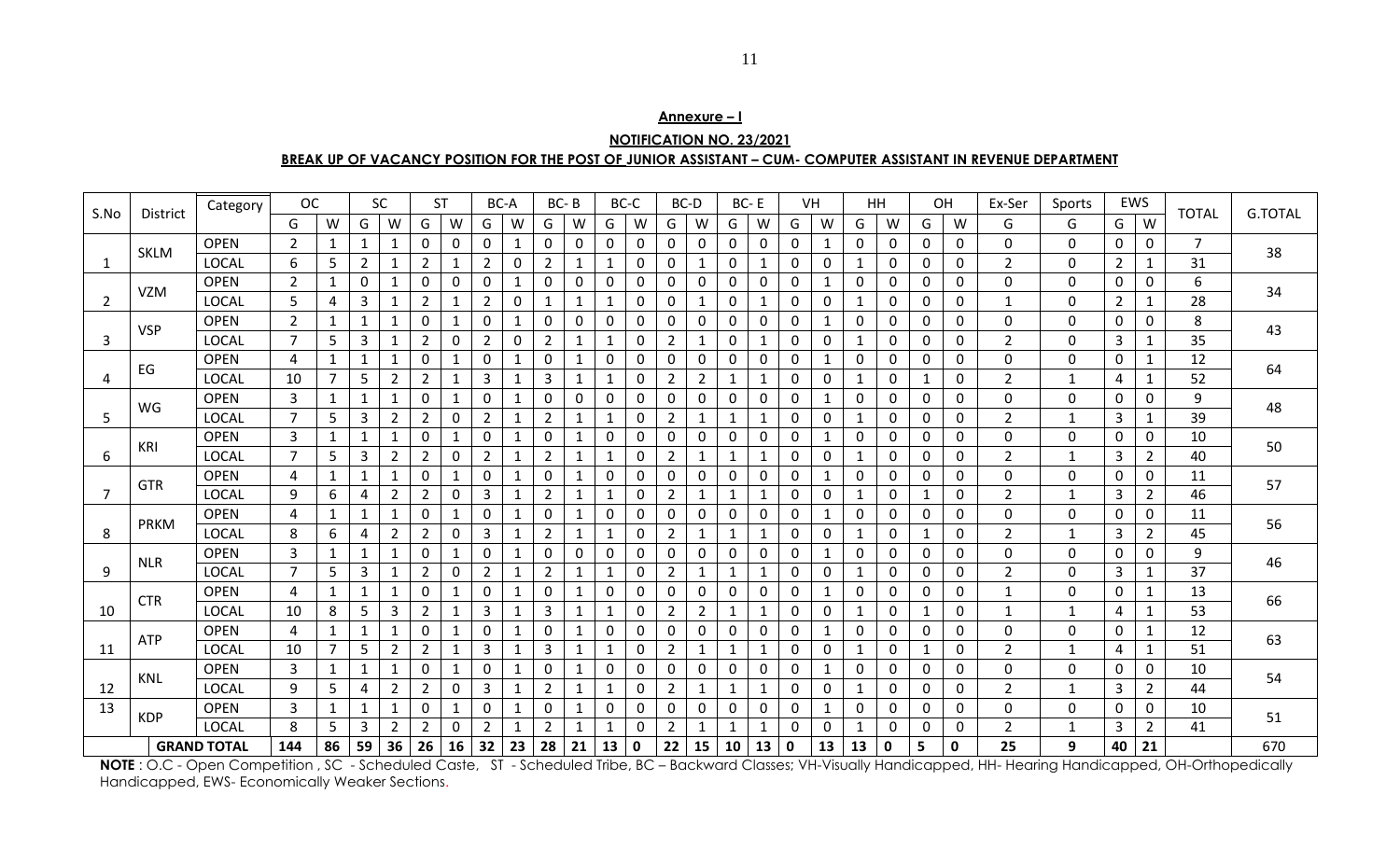# **Annexure-II NOTIFICATION NO. 23/2021**

# **SCHEME AND SYLLABUS FOR RECRUITMENT TO THE POST OF JUNIOR ASSISTANT – CUM- COMPUTER ASSISTANT IN REVENUE DEPARTMENT**

#### (BACHELOR'S DEGREE STANDARD) **Group - IV SCREENING TEST** (Objective Type)

|             | – – – –<br><b>IF SUILLERING ILSI (ODICCITYC TYPU)</b>              |                  |                 |              |
|-------------|--------------------------------------------------------------------|------------------|-----------------|--------------|
|             |                                                                    | No. Of           | <b>Duration</b> | Maximum      |
|             | Subject                                                            | <b>Questions</b> | <b>Minutes</b>  | <b>Marks</b> |
| Section - A | General Studies & Mental Ability                                   | 100              | 100             | 100          |
| Section - B | General English & General Telugu<br>(25 marks each & SSC Standard) | 50               | 50              | 50           |
|             |                                                                    |                  | Total           | 150          |

# **Group - IV MAIN EXAMINATION** (Objective Type)

| Paper    | Subject                                                            | No. Of<br><b>Questions</b> | <b>Duration</b><br><b>Minutes</b> | Maximum<br><b>Marks</b> |
|----------|--------------------------------------------------------------------|----------------------------|-----------------------------------|-------------------------|
| Paper-I  | General Studies & Mental Ability                                   | 150                        | 150                               | 150                     |
| Paper-II | General English & General Telugu<br>(75 marks each & SSC Standard) | 150                        | 150                               | 150                     |
|          |                                                                    |                            | Total                             | 300                     |

- **1.** NEGATIVE MARKS: As per G.O. Ms. No.235 Finance (HR-I, Plg & Policy) Dept., Dt.06/12/2016, each wrong answer will be penalized with 1/3rd of the marks prescribed for the question.
- **2.** Medium of question paper will be in English and Telugu languages.
- **3.** Computer Proficiency Test (Qualifying Test) will be held for eligible candidates in the ratio of 1:2 with reference to total number of vacancies notified.

# **SYLLABUS FOR THE SCREENING TEST**

# **Section -A**

# **GENERAL STUDIES AND MENTAL ABILITY**

- 1. Events of national and international importance.
- 2. Current affairs- international, national and regional.
- 3. General Science and it applications to the day to day life Contemporary developments in Science & Technology and information Technology.
- 4. Social- economic and political history of modern India with emphasis on Andhra Pradesh.
- 5. Indian polity and governance: constitutional issues, public policy, reforms and e-governance initiatives with specific reference to Andhra Pradesh.
- 6. Economic development in India since independence with emphasis on
- Andhra Pradesh.
- 7. Physical geography of Indian sub-continent and Andhra Pradesh.
- 8. Disaster management: vulnerability profile, prevention and mitigation strategies, Application of Remote Sensing and GIS in the assessment of Disaster.
- 9. Sustainable Development and Environmental Protection
- 10. Logical reasoning, analytical ability and data interpretation.
- 11. Data Analysis:
	- a) Tabulation of data
	- b) Visual representation of data
	- c) Basic data analysis (Summary Statistics such as mean, median, mode, variance and coefficient of variation) and Interpretation
- 12. Bifurcation of Andhra Pradesh and its Administrative, Economic, Social, Cultural, Political, and Legal implications/problems.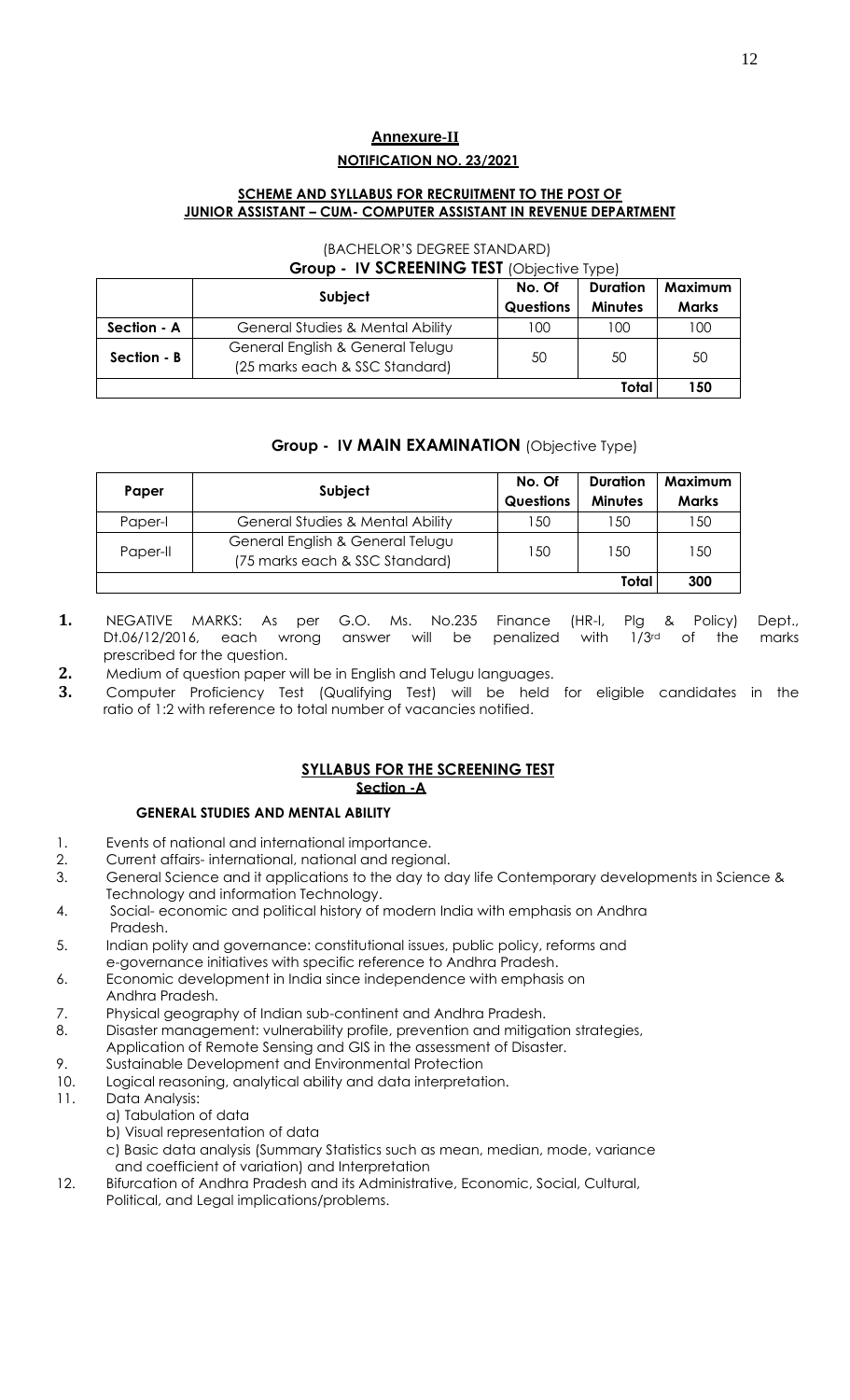#### **Section -B GENERAL ENGLISH AND TELUGU (SSC Standard)**

#### **English Telugu**

- a) Comprehension
- b) Usage and idioms
- c) Vocabulary and punctuation
- d) Logical re-arrangement of
- sentences
- a) Synonyms & Vocabulary
	- b) Grammar
	-
	- c) Telugu to English meanings
	- d) English to Telugu meanings
	- e) Usage and idiom

e) Grammar

#### **SYLLABUS FOR THE MAINS EXAMINATION Paper - I**

#### **GENERAL STUDIES AND MENTAL ABILITY**

- 1. Events of national and international importance.
- 2. Current affairs- international, national and regional.
- 3. General Science and it applications to the day to day life Contemporary developments in Science & Technology and information Technology.
- 4. Social- economic and political history of modern India with emphasis on Andhra Pradesh.
- 5. Indian polity and governance: constitutional issues, public policy, reforms and e-governance initiatives with specific reference to Andhra Pradesh.
- 6. Economic development in India since independence with emphasis on
- Andhra Pradesh.
- 7. Physical geography of Indian sub-continent and Andhra Pradesh.
- 8. Disaster management: vulnerability profile, prevention and mitigation strategies,
- Application of Remote Sensing and GIS in the assessment of Disaster.
- 9. Sustainable Development and Environmental Protection
- 10. Logical reasoning, analytical ability and data interpretation.
- 11. Data Analysis:
	- a) Tabulation of data
	- b) Visual representation of data
	- c) Basic data analysis (Summary Statistics such as mean, median, mode, variance and coefficient of variation) and Interpretation
- 12. Bifurcation of Andhra Pradesh and its Administrative, Economic, Social, Cultural, Political, and Legal implications/problems.

#### **Paper - II GENERAL ENGLISH AND TELUGU (SSC Standard)**

#### **English Telugu**

- f) Comprehension
- g) Usage and idioms
- h) Vocabulary and punctuation
- i) Logical re-arrangement of
- g) <u>Grammar</u> h) Telugu to English meanings
- 

f) Synonyms & Vocabulary

- j) Grammar
- sentences
- 
- 
- 

# i) English to Telugu meanings

j) Usage and idiom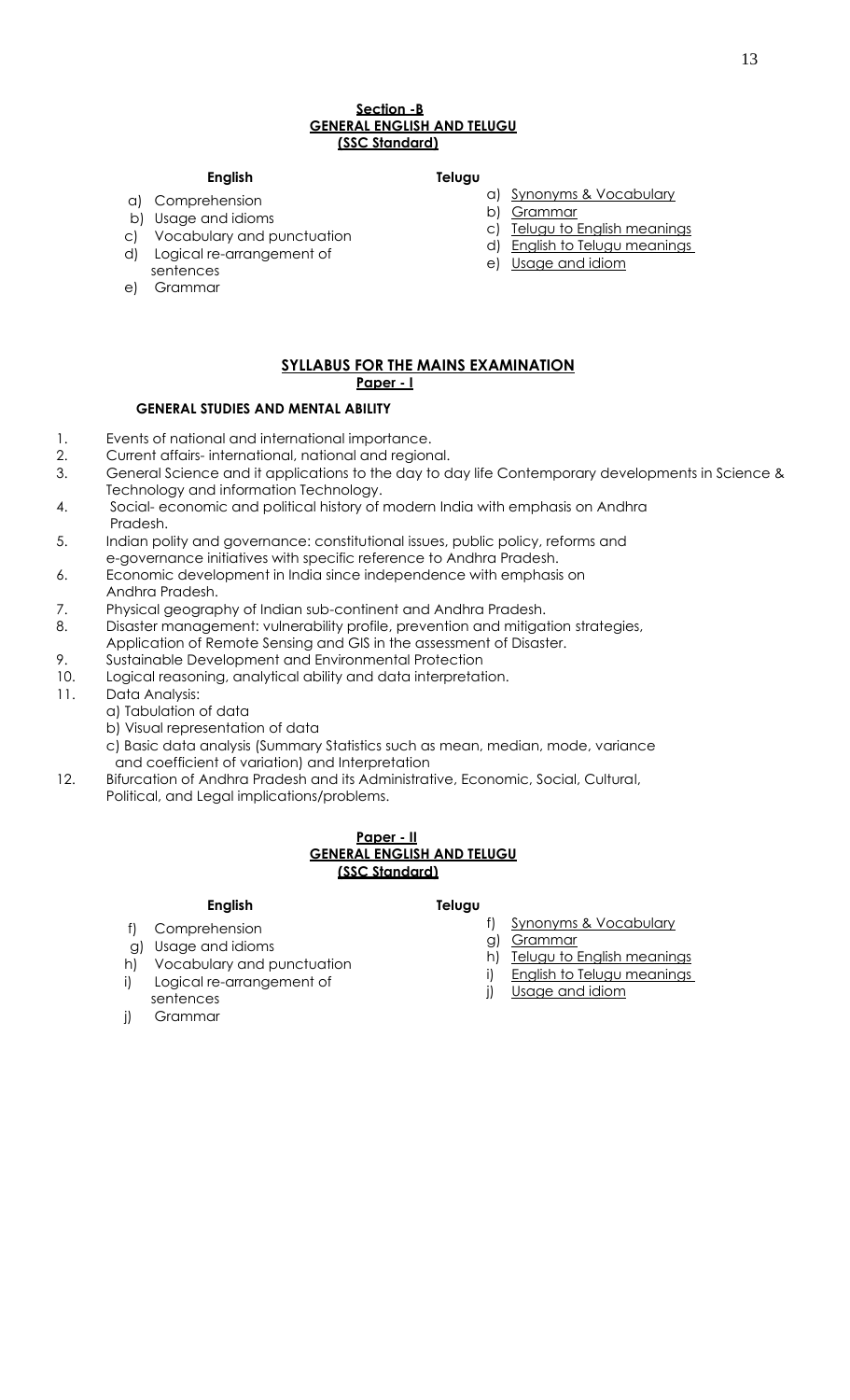# **SCHEME OF EXAMINATION (PRACTICAL TYPE)**

| TEST                                                                                          | Duration  | Maximum      | Minimum qualifying marks |       |       |  |  |  |
|-----------------------------------------------------------------------------------------------|-----------|--------------|--------------------------|-------|-------|--|--|--|
|                                                                                               | (Minutes) | <b>Marks</b> | SC/ST/PH                 | B.C's | O.C's |  |  |  |
| Proficiency in Office Automation<br>with usage of Computers and<br><b>Associated Software</b> | 30        | 50           | 15                       | 17.5  | 20    |  |  |  |

# **SYLLABUS**

The test shall comprise the following four parts:

| Name of<br>the part | Name of the Question to be answered                                                  | <b>Marks</b> |
|---------------------|--------------------------------------------------------------------------------------|--------------|
| Part A              | Example: Typing a letter/passage/paragraph (about 100-<br>150 words ) in MS-Word     | 15           |
| Part B              | Example: Preparation of a Table/Graph in MS-Excel                                    | 10           |
| Part C              | Example: Preparation of Power Point Presentations/Slides<br>(Two) on MS-Power Point. | 10           |
| Part D              | Example: Creation and manipulation of data bases.                                    | 10           |
| Part F              | Example: Displaying the content of E-mail (Inbox).                                   | 05           |
|                     | Total                                                                                | 50           |

**Note:** The candidates shall be given the text / matter in the Question Paper and they must type / reproduce it in the Answer Sheet. The formatting of the text should also be of the same type as given in the Question Paper.

| <b>NAME</b> | <b>CONTENTS OF PART-A</b>                                                                                                                                                                                                                                                                                                                                                                                                                                                                                                                                                                                      | <b>MARKS</b> |
|-------------|----------------------------------------------------------------------------------------------------------------------------------------------------------------------------------------------------------------------------------------------------------------------------------------------------------------------------------------------------------------------------------------------------------------------------------------------------------------------------------------------------------------------------------------------------------------------------------------------------------------|--------------|
| <b>WORD</b> | 1. Create and save a document using MS WORD<br>Deletion of Character, Word, line and block of text<br>a.<br>Undo and redo process<br>b.<br>Moving, Copying and renaming<br>c.<br>2. Format the Text document<br><b>Character formatting</b><br>a.<br>Paragraph formatting<br>b.<br>Page formatting<br>C <sub>1</sub><br>3.Spell check the document<br>Finding and Replacing of text<br>a.<br>Bookmarks and Searching for a Bookmarks<br>b.<br>Checking Spelling and Grammar automatically<br>c.<br>Checking Spelling and Grammar using Dictionary<br>d.<br>4. Print the document<br><b>Print Preview</b><br>a. | 15           |
|             | Print Dialog box<br>b <sub>1</sub><br>5. Mail Merge in Ms-word<br>Create main document and data file for mail merging<br>a.<br>Merging the files<br>b.<br>From letters using mail merging<br>c.<br>Mailing labels using mail merging<br>d.<br>6. Table creation in Ms-word<br>a. Create a table in the document<br>b. Add row, column to a table<br>c. Changing column width and row height.<br>Merge, split cells of table.<br>d.<br>Use formulae in tables.<br>е.                                                                                                                                            |              |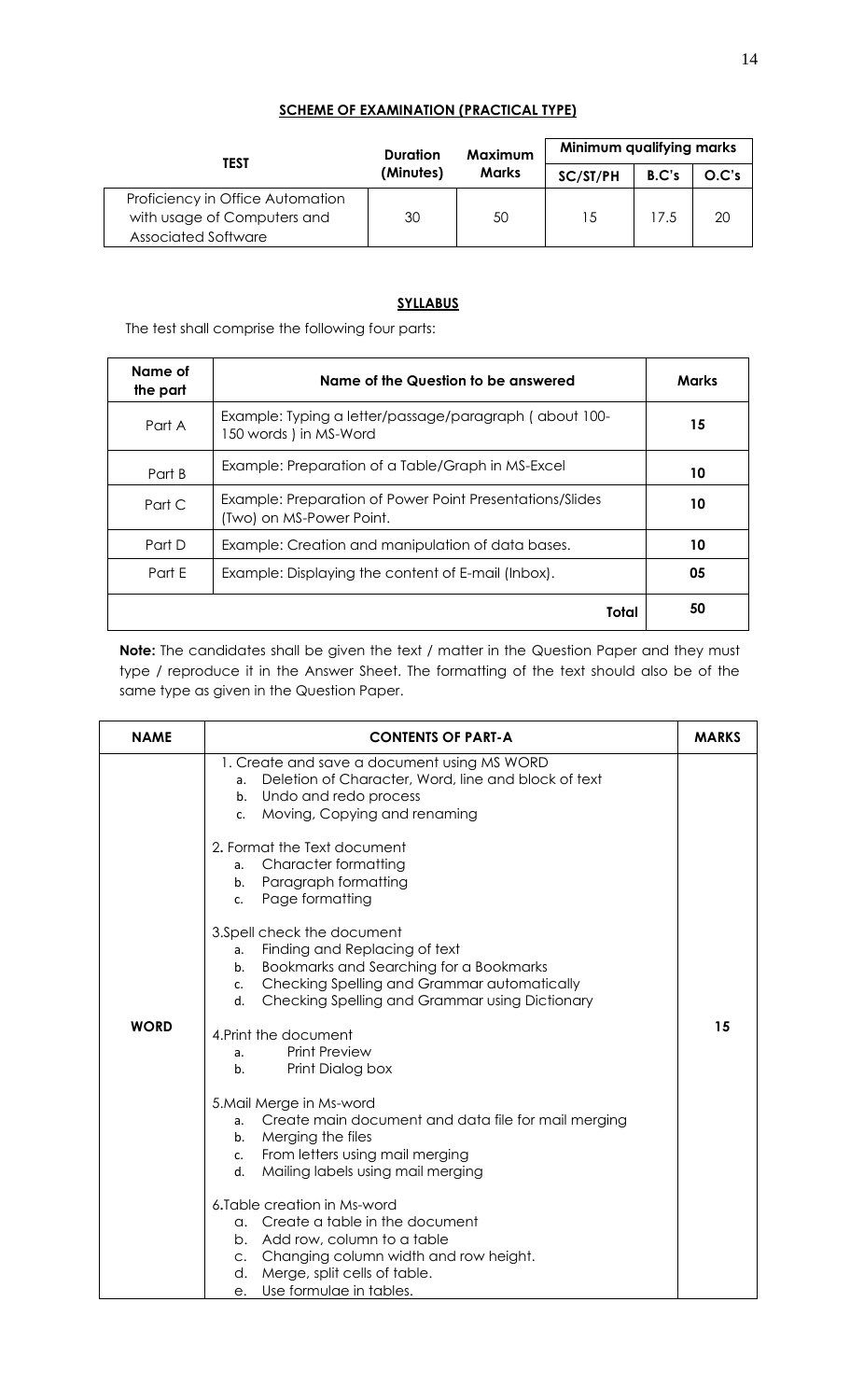|                              | f.<br>sorting data in a table.<br>formatting a table.<br>g.                                                                                                                                                                                                                                                                                                                                                                                                                                                                                                                                           |              |
|------------------------------|-------------------------------------------------------------------------------------------------------------------------------------------------------------------------------------------------------------------------------------------------------------------------------------------------------------------------------------------------------------------------------------------------------------------------------------------------------------------------------------------------------------------------------------------------------------------------------------------------------|--------------|
|                              | 7. Ability to type on Qwerty key board of Computer at a speed of<br>at least equivalent to 30 Words per 1 minute (Lower type writing<br>test).                                                                                                                                                                                                                                                                                                                                                                                                                                                        |              |
| <b>NAME</b>                  | <b>CONTENTS OF PART-B</b>                                                                                                                                                                                                                                                                                                                                                                                                                                                                                                                                                                             | <b>MARKS</b> |
| <b>EXCEL</b>                 | Create and save a new work book in Excel<br><b>Entering Data into Worksheet</b><br>Editing data of Worksheet<br>Formatting the text in the cells<br>Formatting the numbers in the cells.<br>Formatting cells.<br>Copying format of cell along with data format.<br>Changing the height and width of cells.<br>Freezing Titles, splitting screen<br>Enter formulae for calculation in the cells.<br>Copying the formula over a range of cells.<br>Inserting built-in functions in to the cells.<br>Create graphs for the data using Chart Wizard.<br>Format graphs in Excel.<br>Printing of worksheet. | 10           |
| <b>NAME</b>                  | <b>CONTENTS OF PART-C</b>                                                                                                                                                                                                                                                                                                                                                                                                                                                                                                                                                                             | <b>MARKS</b> |
| <b>POWER</b><br><b>POINT</b> | Create and save a new presentation using MS Power Point<br>1.<br>layout of opening screen in Power Point<br>the tool bars in MS Power Point<br>2.<br>Choose Auto Layout for a new slide.<br>3.<br>Insert text and pictures into a blank slide.<br>4.<br>Insert new slides into the presentation.<br>5.<br>Apply slide transition effects.<br>Slide show.<br>6.<br>Set animation to text and pictures in a slide<br>7.<br>8.<br>Set the sounds, order and timing for animation.                                                                                                                        | 10           |
| <b>NAME</b>                  | <b>CONTENTS OF PART-D</b>                                                                                                                                                                                                                                                                                                                                                                                                                                                                                                                                                                             | <b>MARKS</b> |
| <b>ACCESS</b>                | Creation and manipulation of data bases                                                                                                                                                                                                                                                                                                                                                                                                                                                                                                                                                               | 10           |
| <b>NAME</b>                  | <b>CONTENTS OF PART-E</b>                                                                                                                                                                                                                                                                                                                                                                                                                                                                                                                                                                             | <b>MARKS</b> |
| <b>INTERNET</b>              | Browse the Net using Browser software (Internet Explorer,<br>1.<br>Mozilla Firefox, Google Chrome etc.)<br>Search the Web using Search Engines.<br>2.<br>Create an E-mail account.<br>3.<br>Send and receive E-mail.<br>4.<br>E-commerce transactions.<br>5.<br>Web content uploading.<br>6.<br>Ability to operate Mac OS / pages / key note /<br>7.<br>Numbers.                                                                                                                                                                                                                                      | 05           |
|                              | <b>GRAND TOTAL</b>                                                                                                                                                                                                                                                                                                                                                                                                                                                                                                                                                                                    | 50           |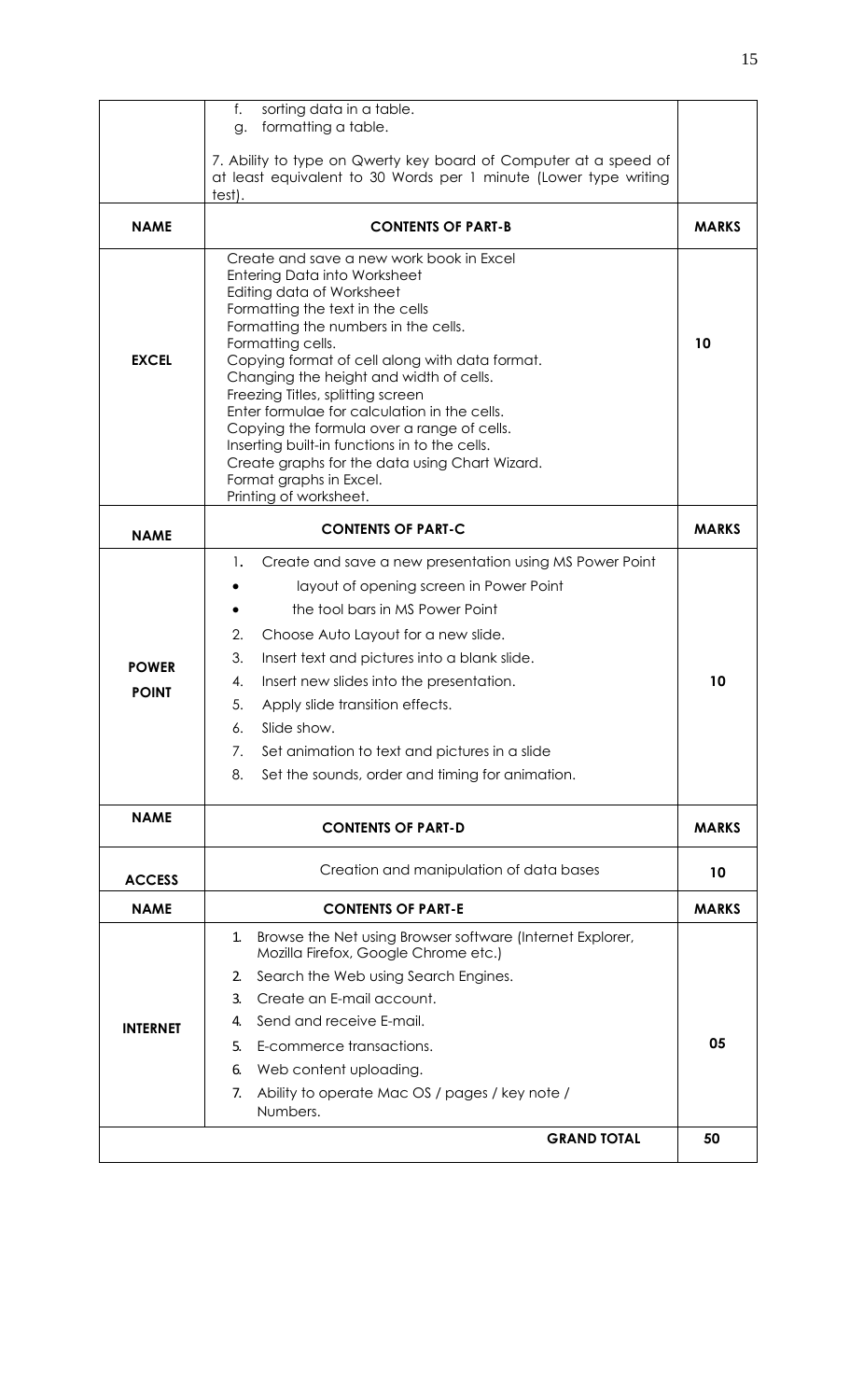#### **INSTRUCTIONS TO CANDIDATES**

# *A. INSTRUCTIONS TO CANDIDATES:*

- A.1. The applicants are required to go through the user guide and satisfy themselves as to their eligibility for this recruitment carefully before applying and enter the particulars completely online.
- A.2. Applicant must compulsorily fill-up all relevant columns of application and submit application through website only. The particulars made available in the website will be processed through computer and the eligibility decided in terms of notification and confirmed accordingly.
- A.3. The applications received online in the prescribed proforma available in the website and within the time shall only be considered and the Commission will not be held responsible for any kind of delay/discrepancy on part of the candidate.
- A.4. Applicants must compulsorily upload his/her own scanned photo and signature through .jpg format.
- A.5. The applicants should not furnish any particulars that are false, tampered, fabricated or suppress any material information while making an application through website.
- A.6. Important:-Hand written/typed/Photostat copies/printed application form will not be entertained.
- A.7. The applicant shall produce all the essential certificates issued by the competent authority, for verification by the commission, as and when called for. If candidates fail to produce the same, his/her candidature shall be rejected / disqualified without any further correspondence.
- A.8. The following certificate formats are available on the Commission's Website

 *(*https://psc.ap.gov.in*)* for reference.

- A.8.1. Community, Nativity and Date of Birth Certificate
- A.8.2. Declaration by the Un-Employed
- A.8.3. School Study Certificate
- A.8.4. Certificate of Residence
- A.8.5. Medical Certificate for the Blind
- A.8.6. Certificate of Hearing Disability and Hearing Assessment
- A.8.7. Medical Certificate in respect of Orthopedically Handicapped Candidates
- A.8.8. Creamy Layer Certificate
- A.8.9. Local status certificate (if applicable)

### **B. INSTRUCTIONS REGARDING OFF-LINE EXAMINATION FOR CANDIDATES (if Screening test is held):**

- B.1. The candidates should go through the instructions given on the cover page of test booklet and carefully write his/her Registration Number, Subject / Subject Code, Booklet Series, Name of the Examination Centre etc., in the Answer Sheet, which will be provided to him/her in the examination hall.
- B.2. Since the answer sheets are to be scanned (valued) with Optical Mark Scanner system, the candidates have to USE BALL POINT PEN (BLUE or BLACK) ONLY FOR MARKING THE ANSWERS. The candidates will be supplied OMR Sheet consisting of two copies i.e., the Original Copy (Top Sheet) and Duplicate Copy (Bottom Sheet). The candidate is required to use Ball Point Pen (Blue or Black) for filling the relevant blocks in the OMR Sheet including bubbling the answers. After writing the examination the candidate has to handover the original OMR sheet (Top Sheet) to the invigilator in the examination hall. If any candidate takes away the original OMR Sheet (Top Sheet) his/her candidature will be rejected.

 However the candidate is permitted to take away the duplicate (Bottom Sheet) OMR Sheet for his/her record. The candidates should bring Ball Point Pen (Blue or Black and smooth writing pad) to fill up relevant columns on the Answer Sheet. The candidate must ensure encoding the Registration Number, Subject/Subject Code, Booklet Series correctly, write the Name of the Examination Centre, appending Signatures of the Candidate and Invigilator, etc., on the O.M.R. Answer sheet correctly, failing which the Answer sheet will not be valued. Use of whitener / correcting fluid / Blade / Powder/ Eraser / folding / Tearing / Rough Work or any kind of tampering to change the answers on OMR Sheet will lead to disqualification / invalidation / rejection. No correspondence whatsoever will be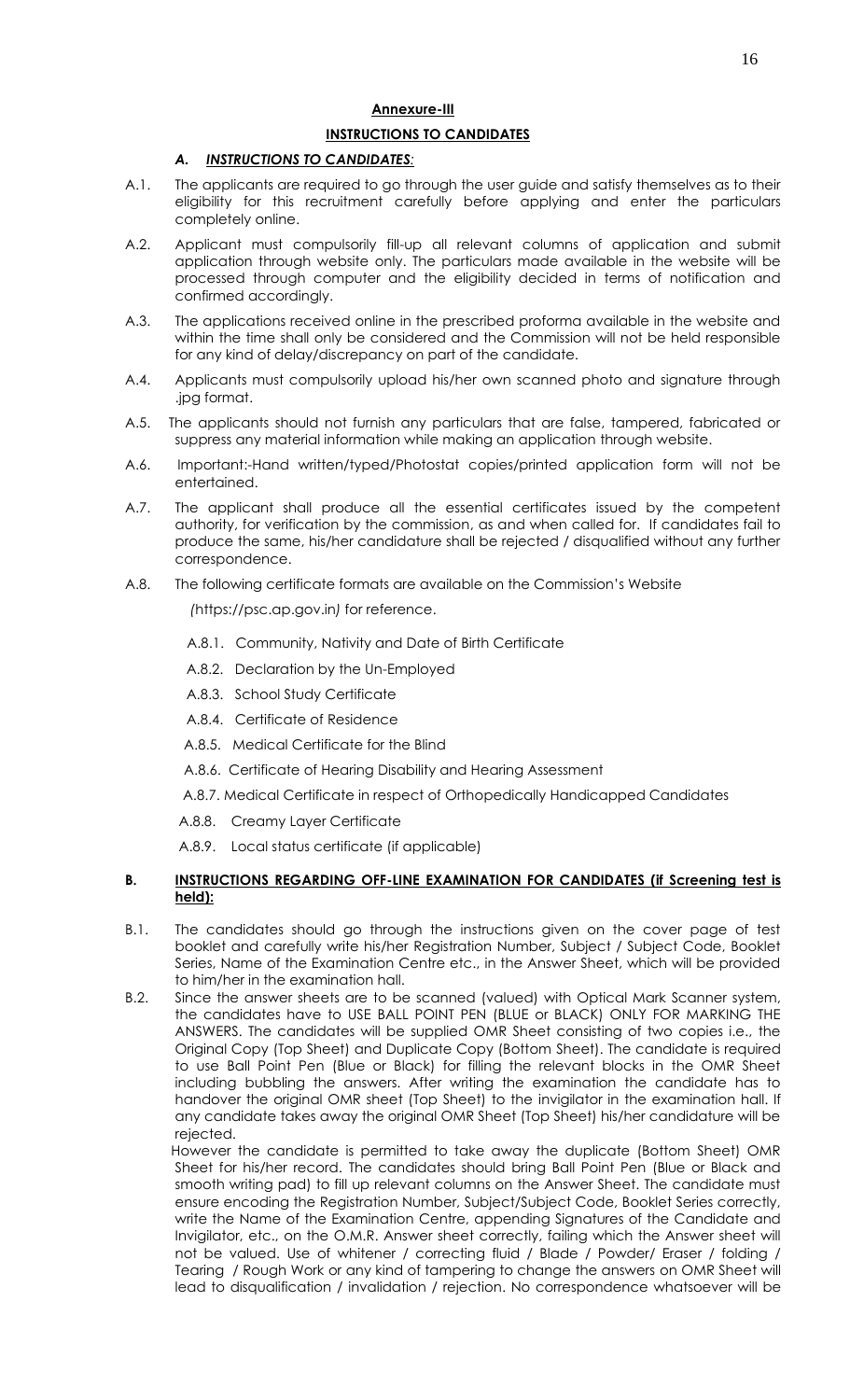entertained from the candidates in this regard.

B.3. The OMR Sheet is to be bubbled by Ball Point Pen (Blue or Black) only. Bubbling by Pencil / Ink Pen / Gel Pen is not permitted in this examination. Any kind of tampering to change the answers on the OMR Sheet will lead to disqualification / invalidation / rejection. No correspondence whatsoever will be entertained from the candidates in this regard.

#### **C. INSTRUCTIONS REGARDING ON-LINE EXAMINATION FOR CANDIDATES:**

- C.1. The candidates should take their seats at the prescribed time before the commencement of the examination. Biometric identification would be conducted before entry into examination hall. The entry time would be mentioned in the hall ticket. Late entry after the given entry time would not be allowed. Candidates should not leave the examination hall till the expiry of fulltime. Loaning and interchanging of articles among the candidates is not permitted in the examination hall. Electronic devices including cell phones and pagers are not allowed in the examination hall.
- C.2. The starting time of each examination paper and the entry time would be mentioned in the hall ticket
- C.3. Candidates will not be permitted to leave the examination hall till the expiry of full time. If any candidate leaves the examination hall in the middle, he would be disqualified. If there is any problem with computer system, the candidates have to wait without talking to others till the system is restored. In case of any violation, the candidate will be disqualified.
- C.4. The examination link with the login screen will already be available on your system. Please inform the invigilator if this is not the case.
- C.5. 10 minutes prior to the exam, you'll be prompted to login. Please type the Login ID (Roll No) and the Password (Password for Candidate will be given on exam day) to proceed further.
- C.6. Invigilator will announce the password 15 minutes before commencement of the Examination.
- C.7. Copying or noting down questions and/or options is not allowed. Severe action will be taken if any candidate is found noting down the questions and/or options.
- C.8. After logging in, your screen will display:

\*Profile Information - Check the details & click on "I Confirm" or "I Deny".

\*Detailed exam instructions - Please read and understand thoroughly.

\*Please click on the "I am ready to Begin" button, after reading the instructions.

- C.9. You have to use the mouse to answer the multiple choice type questions with FOUR alternative answers.
- C.10. To answer any numerical answer type question, you need to use the virtual numeric key pad and the mouse.
- C.11. On the online exam question screen, the timer will display the balance time remaining for the completion of exam.
- C.12. The question numbers are color coordinated and of different shapes based on the process of recording your response: White (Square) - For un-attempted questions. Red (Inverted Pentagon) - For unanswered questions. Green (Pentagon) - For attempted questions. Violet (Circle) - Question marked by candidate for review, to be answered later. Violet (Circle with a Tick mark) - Question answered and marked by candidate for review.
- C.13. After answering a question, click the SAVE & NEXT button to save your response and move onto the next question.
- C.14. Click on Mark for Review & NEXT to mark your question for review, and then go to the next question.
- C.15. To clear any answer chosen for a particular question, please click on the CLEAR RESPONSE button.
- C.16. A summary of each section, (i.e. questions answered, not answered, marked for review) is available for each section. You have to place the cursor over the section name for this summary.
- C.17. In case you wish to view a larger font size, please inform the Invigilator. On the Invigilator's confirmation, click on the font size you wish to select. The font size will be visible on the top.
- C.18. You may view INSTRUCTIONS at any point of time during exam, by clicking on the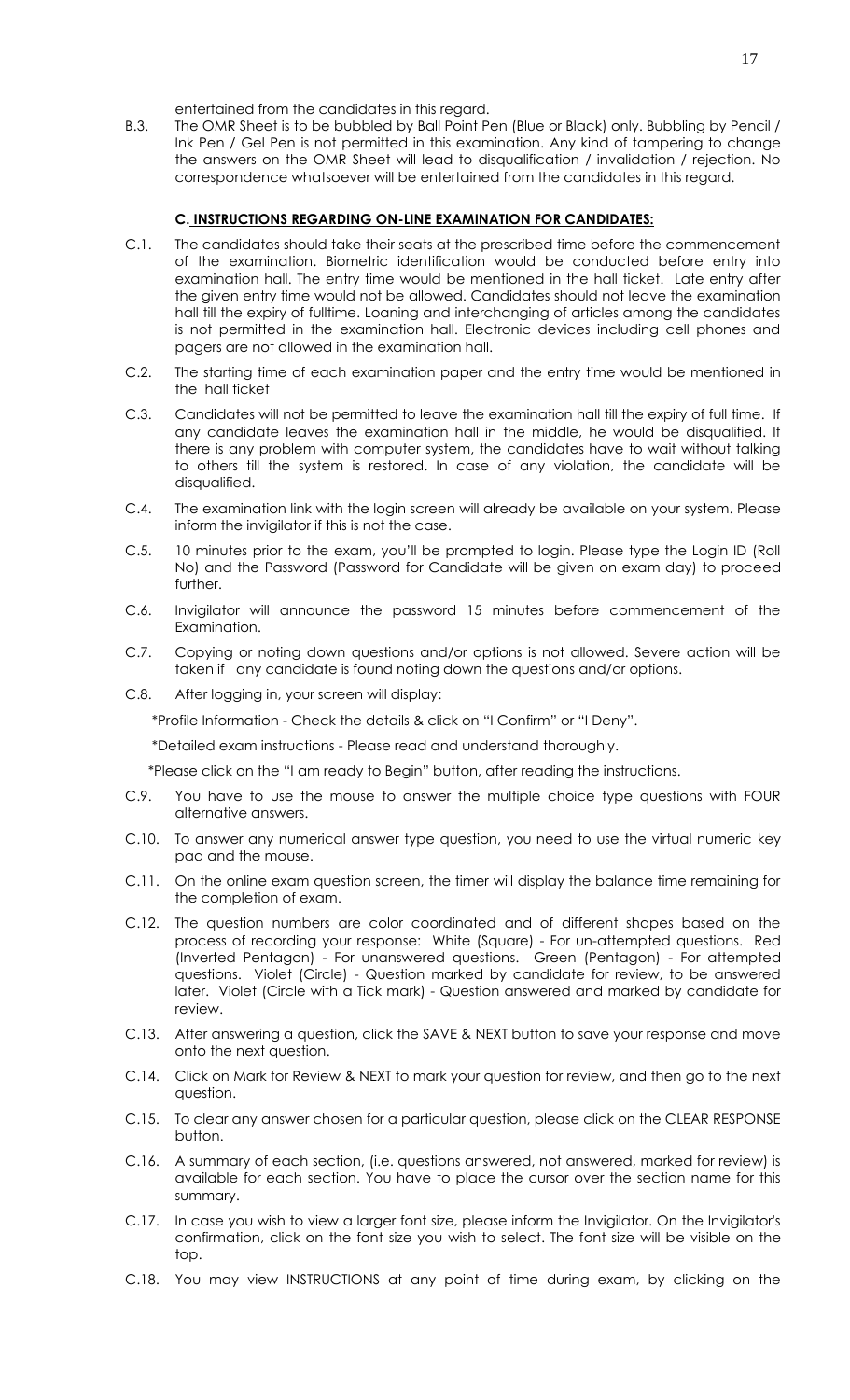INSTRUCTIONS button on your screen.

- C.19. The SUBMIT button will be activated after 150 Minutes. Please keep checking the timer on your screen.
- C.20. In case of automatic or manual log out, all your attempted responses will be saved. Also, the exam will start from the time where it had stopped.
- C.21. You will be provided a blank sheet for rough work. Do write your Login ID and Password on it. Please ensure that you return it to the invigilator at the end of the exam after tearing only the password from it.
- C.22. Please don't touch the key board as your exam ID will get locked. If your ID gets locked, please inform a nearby invigilator who will help in unlocking your ID and then you can continue with the exam.
- C.23. Please inform the invigilator in case of any technical issues.
- C.24. Please do not talk to or disturb other candidates.
- C.25. In case you are carrying articles other than the admit card, photo identity proof and pen, please leave them outside the exam room.
- C.26. You cannot leave exam room before submitting the paper. Please inform the invigilator if you want to use the wash room.

### **D. GENERAL INSTRUCTIONS TO CANDIDATES:**

- D.1. If the candidate notices any discrepancy printed on the Hall ticket, as to community, date of birth etc., he/she may immediately bring it to the notice of Commission's officials/Chief Superintendent in the examination centre and necessary corrections can be made in the Nominal Roll, in the Examination Hall against his/her Hall Ticket Number for being verified by the Commission's Office.
- D.2. The candidate should satisfy the Invigilator of his/her identity with reference to the signature and photographs available on the Nominal Rolls and Hall Ticket.
- D.3. The candidates should take their seats at the given time before the commencement of the examination and are not to be allowed after the scheduled time. The time of Examination and entry time would be mentioned in the hall ticket. Late entry after the given entry time would not be allowed. Candidates should not leave the examination hall till the expiry of fulltime.
- D.4. The candidates must note that his/her admission to the examination is strictly provisional. The mere fact that an Admission to the examination does not imply that his/her candidature has been finally cleared by the Commission or that the entries made by the candidate in his/her application have been accepted by the Commission as true and correct. The candidates have to be found suitable after verification of original certificates; and other eligibility criteria. The Applicants have to upload his/her scanned recent colour passport photo and signature to the Application Form. Failure to produce the same photograph, if required, at the time of interview/ verification, may lead to disqualification. Hence the candidates are advised not to change their appearance till the recruitment process is complete.
- D.5. The candidates are not allowed to bring any Electronic devices such as mobile / cell phones, programmable calculators, tablets, iPad, Bluetooth, pagers, watches or any other computing devices to examination Hall. Loaning and interchanging of articles among the candidates is not permitted in the examination hall and any form of malpractice will not be permitted in the exam hall.
- D.6. The candidates are expected to behave in orderly and disciplined manner while writing the examination. Their candidature will be rejected in case of impersonation/ disorder/ rowdy behaviour during Examination and necessary F.I.R. for this incident will be lodged with concerned Police Station. The Chief Superintendent of the centre is authorized to take spot decision in this matter.
- D.7. Candidates trying to use unfair means shall be disqualified from the selection. No correspondence whatsoever will be entertained from the candidates.
- D.8. The Penal Provisions of Act 25/97 published in the A.P. Gazette No. 35, Part-IV.B Extraordinary dated: 21/08/1997 shall be invoked if malpractice and unfair means are noticed at any stage of the Examination. Action will be taken to penalize as per G.O.Ms.No.385, G.A. (Ser. A) Dept., Dt.18/10/2016.
- D.9. (a) Wherever the candidates are totally blind, they will be provided a scribe to write the examination and 20 minutes extra time is permitted to them per hour. Eligible candidates are also allowed to bring their own scribe after due intimation to the Commission after duly providing the full identification details of the scribe like name, address and appropriate proof of identification.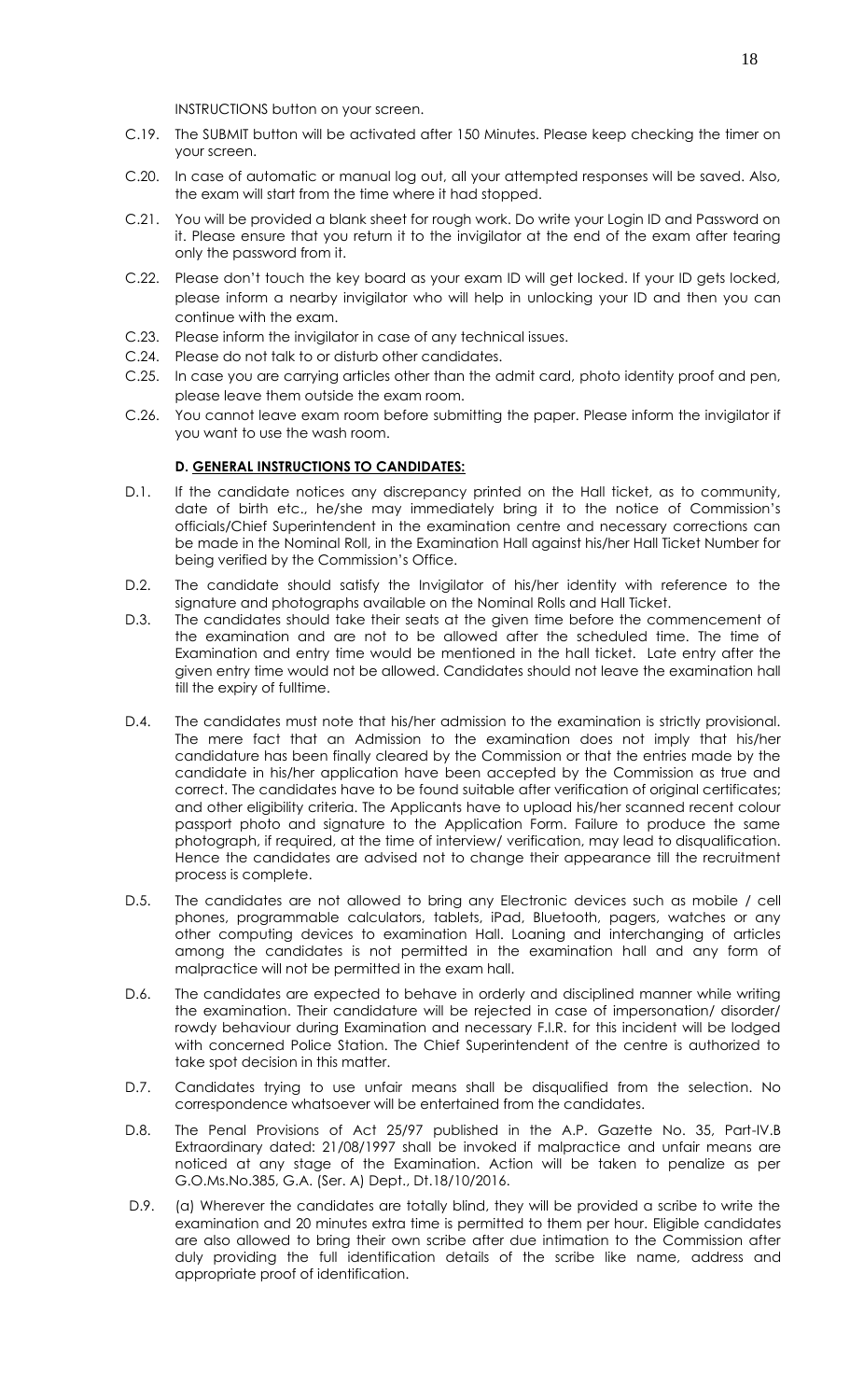(b) The applicants shall upload the certificate relating to percentage of disability for considering the appointment of scribe in the examination.

(c) An extra time of 20 minutes per hour is also permitted for the candidates with locomotor disability and CEREBRAL PALSY where dominant (writing) extremity is affected for the extent slowing the performance of function (Minimum of 40% impairment). No scribe is allowed to such candidates.

(d) The candidate as well as the scribe will have to give a suitable undertaking conforming to the rules applicable

- D.10. In case the Hall-Ticket is without photo or too small, he/she should affix a passport size photo on Hall-ticket and appear by duly getting attested by Gazetted Officer. He/she shall handover similar photo for each paper to Chief Superintendent for affixing the same on the Nominal Rolls.
- D.11. The candidate will not be admitted to the examination Hall without procedural formalities.
- D.12. The candidate admission to the Examination is provisional, subject to the eligibility, confirmation/satisfaction of conditions laid down in this notification.
- D.13. The candidates should put his/ her signature and get the signature of the invigilator at the appropriate places in the Nominal Roll or OMR Answer Sheet.
- D.14. Instructions to be followed scrupulously in the Examination Hall.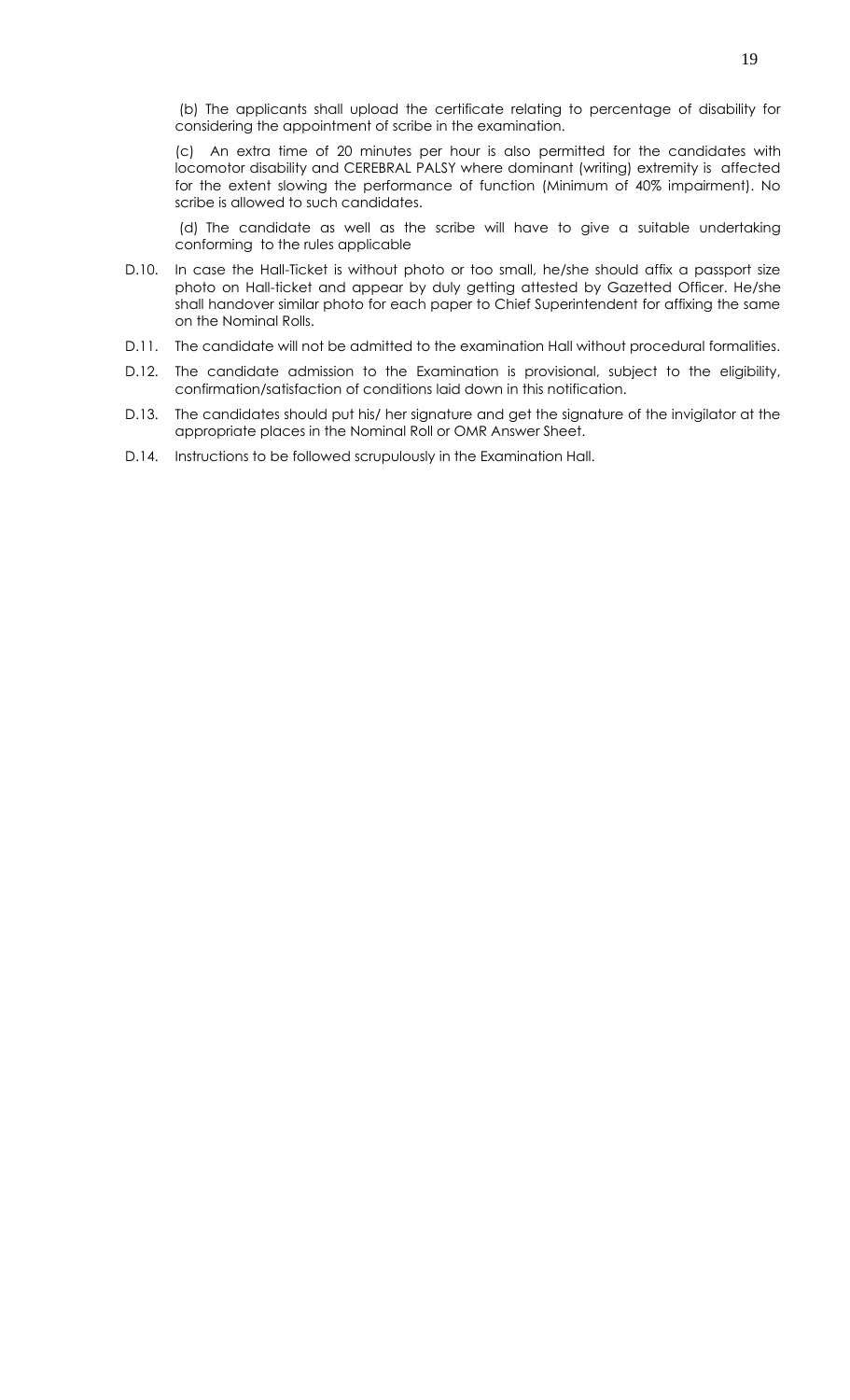# **ANNEXURE - IV**

#### **LIST OF SCHEDULED CASTES**

#### **(Definition 28 of General Rule - 2)**

#### **SCHEDULE - I**

(Substituted with effect from 27-07-1977 through G.O.Ms.No.838, G.A. (Services-D)

- Department, dated 15/12/1977) Adi Andhra
- Adi Dravida
- Anamuk
- Aray Mala
- Arundhatiya
- Arwa Mala
- Bariki
- Bavuri
- Beda Jangam, Budga Jangam (In Districts of Hyderabad, Rangareddy, Mahaboobnagar, Adilabad, Nizamabad, Medak, Karimnagar, Warangal, Khammam and Nalgonda)\*
- Bindla
- Byagara, Byagari\*
- Chachati
- Chalavadi
- Chamar, Mochi, Muchi, Chamar-Ravidas, Chamar-Rohidas\*
- Chambhar
- Chandala
- Dakkal, Dokkalwar
- Dandasi
- Dhor
- Dom, Dombara, Paidi, Pano
- Ellamalwar, Yellammalawandlu
- Ghasi, Haddi, Relli, Chachandi
- Godagali, Godagula(in the Districts of Srikakulam, Vizianagaram & Vishakapatnam) \*
- Godari
- Gosangi
- Holeya
- Holeya Dasari
- Jaggali
- Jambuwulu
- Kolupulvandlu, Pambada, Pambanda, Pambala \*
- Madasi Kuruva, Madari Kuruva
- Madiga
- Madiga Dasu, Mashteen
- Mahar
- Mala, Mala Ayawaru \*
- Mala Dasari
- Mala Dasu
- Mala Hannai
- Mala Jangam
- Mala Masti
- Mala Sale, Netkani
- Mala Sanyasi
- Mang
- Mang Garodi
- Manne
- Mashti
- Matangi
- Mahter
- Mitha Ayyalvar
- Mundala
- Paky, Moti, Thoti
- (Omitted)\*
- Pamidi
- Panchama, Pariah
- Relli
- Samagara
- Samban
- Sapru
- Sindhollu, Chindollu
- Yatala (Srikakulam Dist. Only) Memo No. 8183/CV-1/2006-10 SW (CV-I) Dept., Dt.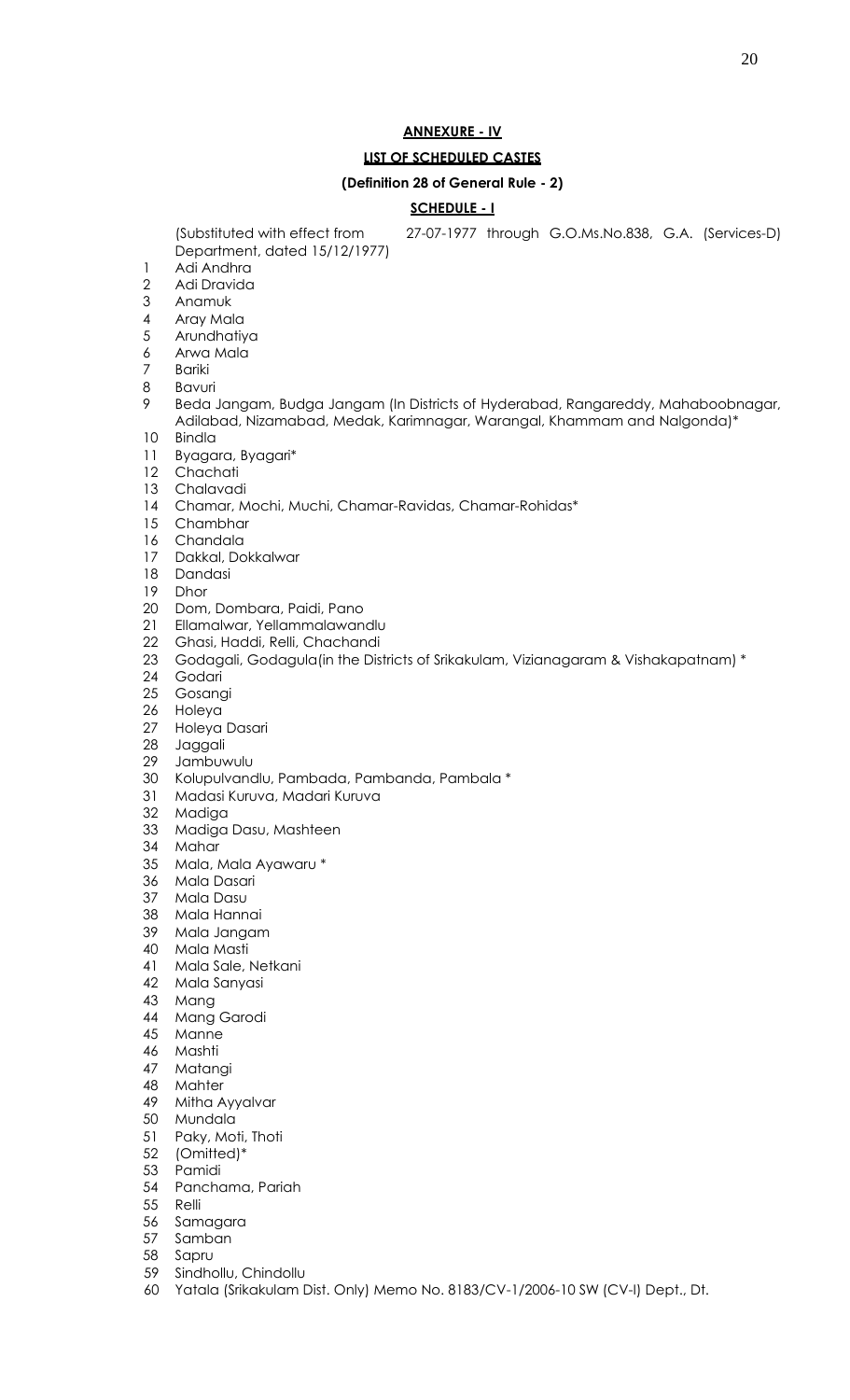31/03/2008

61 Valluvan **\* (**Chittoor and Nellore Dist. Only**)** Memo No. 8183/CV-1/2006-10 SW (CV-I) Dept., Dt. 31/03/2008

**\*** As for the Constitution (Scheduled Caste) orders (Second Amendment) Act 2002, Act No. 61 of 2002

## **LIST OF SCHEDULED TRIBES**

1. Andh, Sadhu Andh \*<br>2. Bagata

2. Bagata

3. Bhil

4. Chanchu (Chenchwar omitted) \*

5. Gadabas, Boda Gadaba, Gutob Gadaba, Kallayi Gadaba, Parangi Gadaba,

Kathera Gadaba, Kapu Gadaba \*

- 6. Gond, Naikpod, Rajgond, Koitur \*
- Goudu (in the Agency tracts)
- 8. Hill Reddis
- 9. Jatapus
- 10. Kammara
- 11. Kattunayakan
- 12. Kolam, Kolawar \*
- 13. Konda Dhoras, Kubi<sup>\*</sup>
- 14. Konda Kapus
- 15. Konda Reddis

16. Kondhs, Kodi, Kodhu, Desaya Kondhs, Dongria Kondhs, Kuttiya Konds, Tikiria Khondhs, Yenity Khondhs, Kuvinga \*

17. Kotia, Bentho Oriya, Bartika, Dulia, Holva, Sanrona, Sidhopaiko (Dhulia,Paiko,Putiya- omitted \*)

18. Koya, Doli Koya, Gutta Koya, Kammara Koya, Musara Koya, Oddi Koya, Pattidi Koya, Rajah, Rasha Koya, Lingadhari Koya (Ordinary), Kottu Koya, Bhine Koya, Raj Koya (Goudomitted \*)

19. Kulia

20. Malis (excluding Adilabad, Hyderabad, Karimnagar, Khammam, Mahabubnagar, Medak, Nalgonda, Nizamabad and Warangal District)

- 21. Manna Dhora
- 22. Nayaks (in the Agency tracts)
- 23. Mukha Dhora, Nooka Dhora
- 24. Pardhan
- 25. Porja, Parangi Perja
- 26. Reddi Dhoras
- 27. Rona, Rena
- 28. Savaras, Kapu Savaras, Maliya Savaras, Khutto Savaras
- 29. Sugalis, Lambadis, Banjara \*

30. Thoti (in Adilabad, Hyderabad, Karimnagar, Khammam, Mahabubnagar, Medak,

Nalgonda, Nizamabad and Warangal Districts)

31. Valmiki (in the Scheduled Areas of Vishakapatnam, Srikakulam, Vizianagaram, East Godavari and West Godavari Districts \*)

32. Yenadis, Chella Yenadi, Kappala Yenadi, Manchi Yenadi, Reddi Yenadi \*

33. Yerukulas, Koracha, Dabba Yerukula, Kunchapuri Yerukula, Uppu Yerukula \*

34. Nakkala Kurivikaran (Nakkala – A.P. Gazette, Part – III (B) Central Acts ordinance and Regulations Issue No. 05 Dt. 02/10/2003 )

35. Dhulia, Paiko, Putiya (in the districts of Vishakapatnam, Vizianagaram \*) \* As for the Scheduled Castes and Scheduled Tribes Orders (Amendment) Act 2002, Act No. 10 of 2003

# **LIST OF SOCIALLY AND EDUCATIONALLY BACKWARD CLASSES**

(Amended from time to time as on 31/08/2007)

# **GROUP- A**

Aboriginal Tribes, Vimuktha Jathis, Nomadic and Semi Nomadic Tribes etc.,

- 1. Agnikulakshatriya, Palli, Vadabalija, Besta, jalari, Gangavar, Gangaputra, Goondla, Vanyakulakshatriya (Vannekapu, Vannereddi, Pallikapu, Pallireddy Neyyala and Pattapu) \*Mudiraj / Mutrasi / Tenugollu, The G.O. Ms.No. 15 BCW(C2) Dept., dt. 19/02/2009 is suspended. Hence the inclusion of Mudiraj / Mutrasi / Tenugollu is
- suspended) vide Hon'ble A.P. High Court orders in WP No. 2122/2009 dated: 29-04- 2009. 2. Balasanthu, Bahurupi
- 3. Bandara
- 4. Budabukkala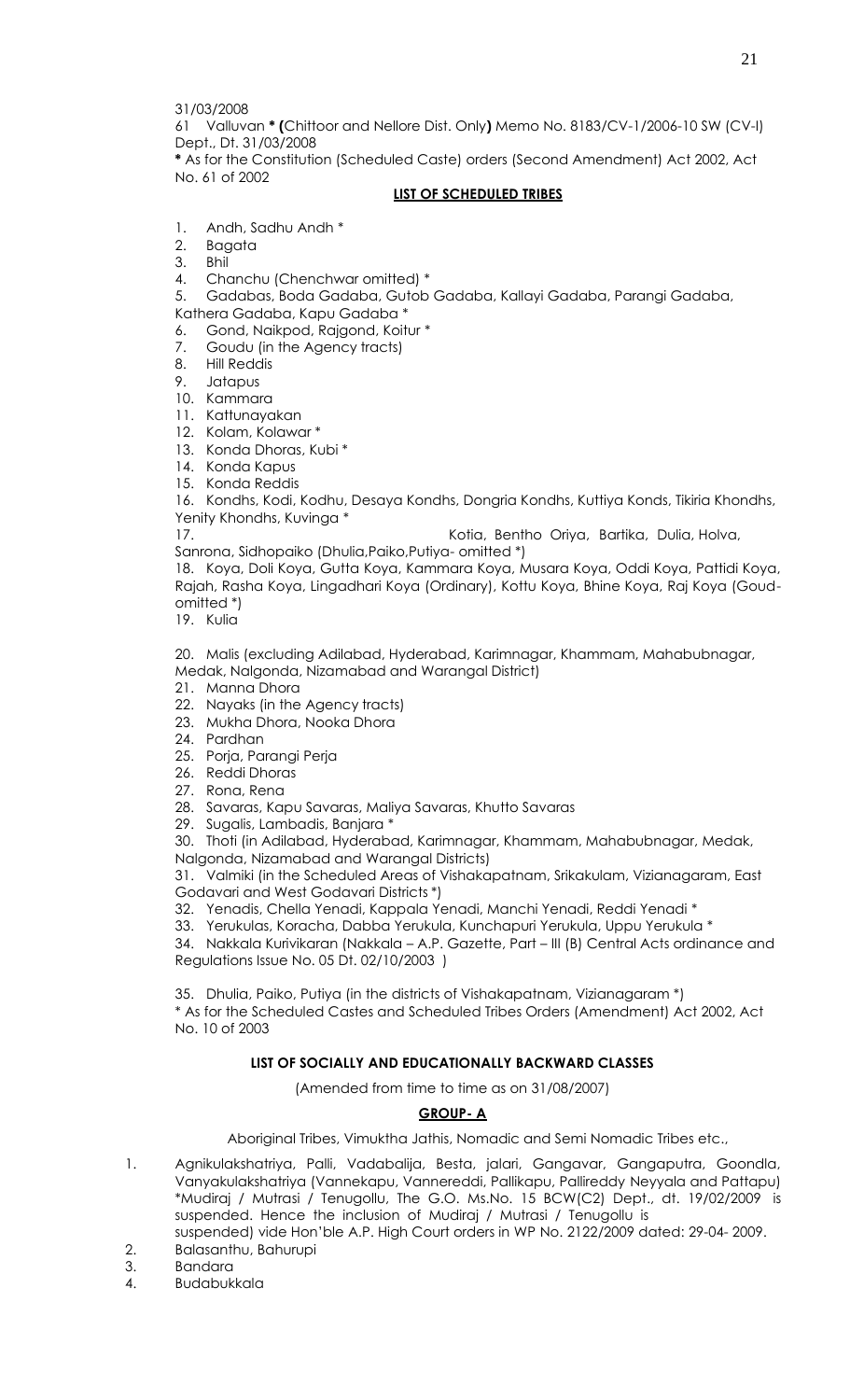- 5. Rajaka (Chakali Vannar)
- 6. Dasari (formerly engaged in bikshatana)
- (amended vide G.O.Rt.No. 32, BCW(M1) Department, dated 23/02/1995)
- 7. Dommara
- 8. Gangiredlavaru
- 9. Jangam (whose traditional occupation is begging)
- 10. Jogi
- 11. Katipapala
- 12. Korcha
- 13. Lambada or Banjara in Telangana Area
- (deleted and included in S.T. list vide G.O.Ms.No. 149, SW, dated 3/5/1978)
- 14. Medari or Mahendra
- 15. Mondivaru, Mondibanda, Banda
- 16. Nayee Brahmin (Mangali), Mangala and Bajantri
- (amended vide G.O.Ms.No. 1, BCW(M1) Department, dated 6/1/1996)
- 17. Nakkala (Deleted vide G.O. Ms. No. 21, BCW(C2) Dept., Dt. 20/06/2011)
- 18. Vamsha Raj (amended vide G.O.Ms.No. 27, BCW(M1) Department, dated 23/06/1995 deleting the Original name Pitchiguntla)
- 19. Pamula
- 20. Pardhi (Mirshikari)
- 21. Pambala
- 22. Peddammavandlu, Devaravandlu, Yellammavandlu, Mutyalammavandlu (Dammali, Dammala, Dammula, Damala Castes confined to Srikakulam dist. Vide G.O.Ms. No.: 9 BCW(C2) Dept., Dt. 9/04/2008)
- 23. Veeramushti (Nettikotala), Veera bhadreeya (Amended vide G.O. Ms. No. 62, BCW (M1) Dept., Dt. 10/12/1996)
- 24. Valmiki boya (Boya, Bedar, Kirataka, Nishadi, Yellapi, Pedda Boya) Talayari and **Chunduvallu**

(G.O.Ms. No. 124, SW, Dt. 24.06.85) Yellapi and Yellapu are one and the same amended vide G.O. Ms. No. 61, BCW(M1) Dept., Dt. 05.12.1996)

- 25. Yerukalas in Telangana area (deleted and included in the list of S.Ts)
- 26. Gudala
- 27. Kanjara Bhatta
- 28. Kalinga (Kinthala deleted vide G.O.Ms. No. 53, SW, Dt. 07.03.1980)
- 29. Kepmare or Reddika
- 30. Mondipatta
- 31. Nokkar
- 32. Pariki Muggula
- 33. Yata
- 34. Chopemari
- 35. Kaikadi
- 36. Joshinandiwalas
- 37. Odde (Oddilu, Vaddi, Vaddelu)
- 38. Mandula (Govt. Memo No. 40-VI/70-1, Edn., Dt. 10.02.1972)
- 39. Mehator (Muslim) (Govt. Memo No. 234-VI/72-2, Edn., Dt. 05.07.1972).
- 40. Kunapuli (Govt. Memo No. 1279/P1/74-10, E&SW, Dt. 03.08.1975)
- 41. Patra (included in G.O. Ms. No. 8, BCW(C2) Dept., Dt. 28.08.2006)
- 42. kurakula of Srikakulam, Vizianagaram and Visakhapatnam Districts only. Included vide in G.O.MS.No. 26 BC W (C2) Dept., Dt. 4/07/08
- 43. Pondara of Srikakulam, Vizianagaram, and Visakhapatnam Districts only. Included vide G.O.MS.No. 28 BC W (C2) Dept., Dt. 4/07/08
- 44. Samanthula, Samantha, sountia, Sauntia of Srikakulam District only. Included vide G.O.MS.No. 29 BC W (C2) Dept., Dt. 4/07/08
- 45. pala-Ekari, Ekila, Vyakula, Ekiri, Nayanivaru, Palegaru, Tolagari, Kavali of Chittor, Cuddapah, Kurnool, Anantapur, Nellore, Hyderabad and Rangareddy Districts only. Included Vide G.O. MS. No. 23 B.C. W (C2) Dept., Dt. 4/07/08
- 46. Rajannala, Rajannalu of Karimnagar, Warangal, Nizamabad and Adilabad Districts only.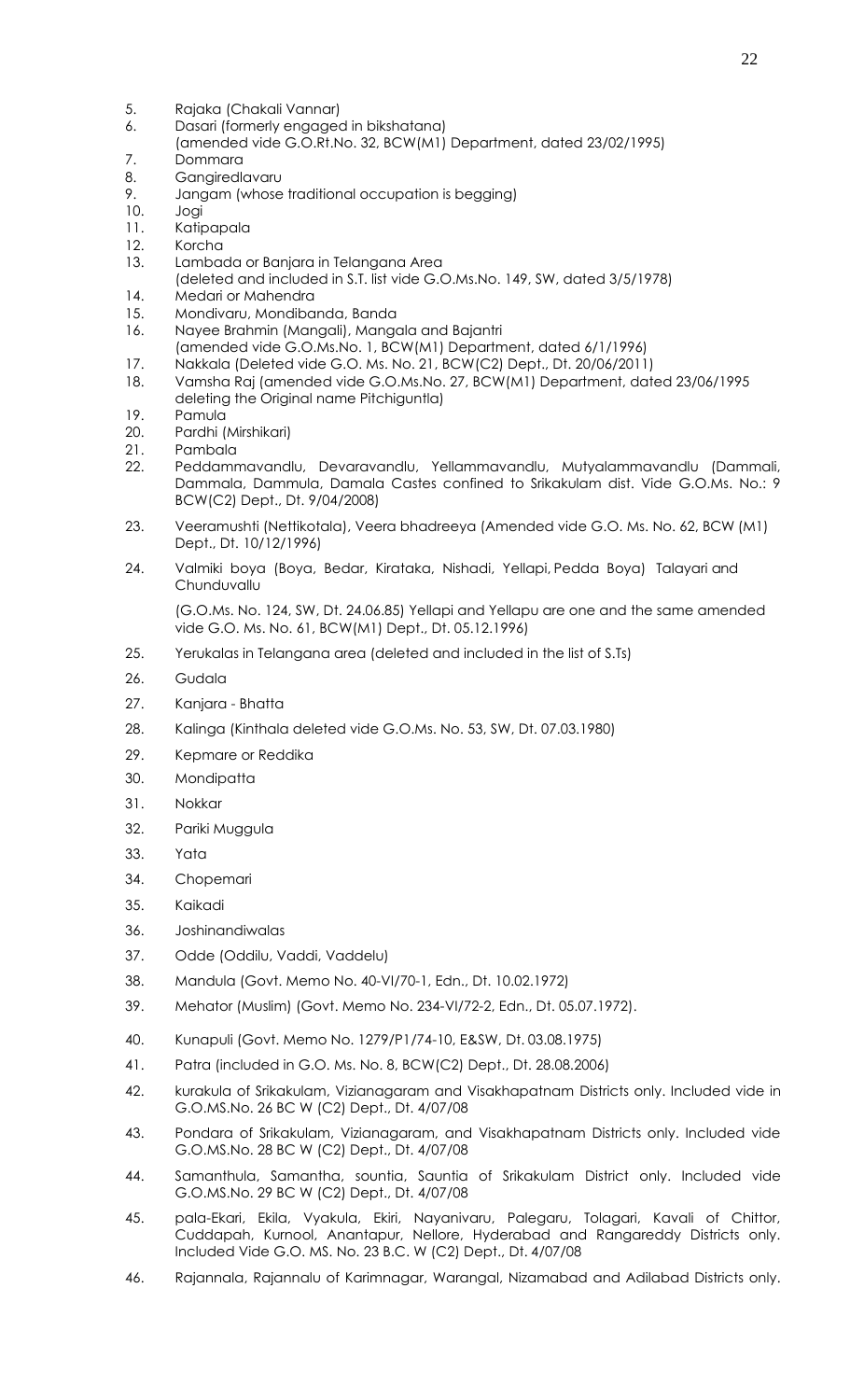(included in vide G.O.Ms. No. 44 B.C.W(C2) Dept., Dt.07/08/2008).

- 47. Bukka Ayyavars, Included vide G.O.Ms.No. 6 Backward Classes Welfare (C2) Dept., dt. 19/02/2009.
- 48. Gotrala, Included vide G.O.Ms.No. 7 Backward Classes Welfare (C2) Dept., dt. 19/02/2009. The area of operation shall be confined to Telangana Region only.
- 49. Kasikapadi / Kasikapudi, Included vide G.O.Ms.No. 8 Backward Classes Welfare (C2) Dept., dt. 19/02/2009. The area of operation shall be confined to Hyderabad, Rangareddy, Nizamabad, Mahaboobnagar and Adilabad Districts of Telangana Region only.
- 50. Siddula, Included vide G.O.Ms.No. 9 Backward Classes Welfare (C2) Dept., dt. 19/02/2009. The area of operation shall be confined to Telangana Region only.
- 51. Sikligar / Saikalgar, Included vide G.O.Ms.No. 10 Backward Classes Welfare (C2) Dept., dt. 19/02/2009.
- 52. Poosala included vide G.O. Ms.No. 16 Backward Classes Welfare (C2) Dept., dt. 19/02/2009.
- 53. Aasadula / Asadula, included vide G.O. Ms. No. 13, Backward Classes Welfare (C2) Dept., Dt. 27/05/2011. The area of operation shall be confined to East Godavari and West Godavari Districts only.
- 54. Keuta/Kevuto/Keviti, included vide G.O. Ms. No. 15, Backward Classes Welfare (C2) Dept., Dt. 27/05/2011. The area of operation shall be confined to Srikakulam District only.

#### **GROUP – B (Vocational)**

- 1. Achukatlavandlu in the Districts of Visakhapatnam and Guntur confined to Hindus only as amended vide G.O. Ms. No. 8, BCW(C2) Dept., Dt. 29.03.2000
- 2. Aryakshatriya, Chittari , Giniyar, Chitrakara, Nakshas (Muchi Telugu Speaking deleted vide G.O. Ms. No. 31, BCW (M1) Dept., 11.06.1996)
- 3. Devanga
- 4. Goud (Ediga) Gouda (Gamella) Kalalee, Goundla, Settibalija of Vishaphapatnam, East Godavari, West Godavari and Krishna Districts and Srisayana (Segidi) – (amended vide G.O. Ms. No. 16, BCW (A1) Dept., dt. 19.06.1997
- 5. Dudekula, Laddaf, Pinjari or Noorbash
- 6. Gandla, Telikula, Devatilakula (Amended vide G.O. Ms. No. 13, BCW(A1) Dept., dt. 20.05.1997)
- 7. Jandra
- 8. Kummara or Kulala, Salivahana (Salivahana added vide G.O. Ms. No. 28, BCW(M1) Dept., 24.06.1995)
- 9. Karikalabhakthulu, Kaikolan or Kaikala (Sengundam or Sengunther)
- 10. Karnabhakthulu
- 11. Kuruba or Kuruma
- 12. Nagavaddilu
- 13. Neelakanthi
- 14. Patkar (Khatri)
- 15. Perika (Perikabalija, Puragirikshatriya)
- 16. Nessi or Kurni
- 17. Padmasali (Sali, Salivan, Pattusali, Senapathulu, Thogata Sali)
- 18. Srisayana ((**sagidi**)- deleted and added to Sl.No. 4 of Group-B)
- 19. Swakulasali
- 20. Thogata, Thogati or Thogataveerakshtriya
- 21. Viswabrahmin, Viswakarma (Ausula or Kamsali, Kammari, Kanchari Vadla or Vadra or Vadrangi and Silpis)

(Viswakarma added vide G.O. Ms. No. 59 BCW(M1) Dept., Dt. 06.12.1995)

- 22. Kunchiti, Vakkaliga, Vakkaligara, Kunchitiga of Anantapur Dist. Only vide G.O. Ms.No. 10 BCW(C-2) Dept., Dt. 9-04-2008
- 23. Lodh, Lodhi, Lodha of Hyderabad, Rangareddy, Khammam and Adilabad Districts only. Included in Vide G.O.MS.No. 22 BC W (C2) Dept., Dt. 4/07/08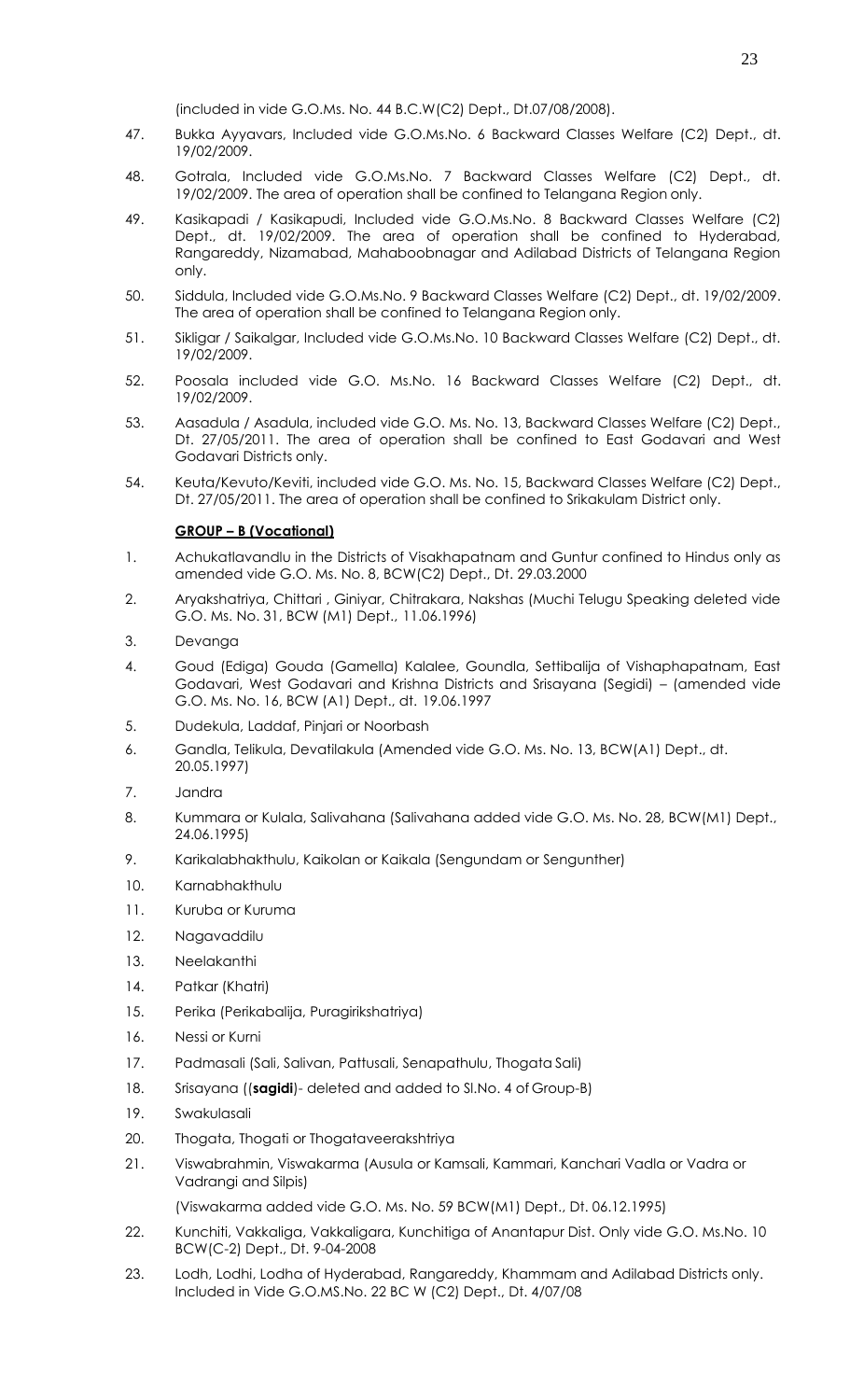- 24. Bondili (included in vide G.O.Ms. No. 42, B.C.W(C2) Dept., Dt.07/08/2008)
- 25. Are Marathi, Maratha(Non-Brahmins), Arakalies and Surabhi Natakalavallu. (included in vide G.O.Ms. No. 40, B.C.W(C2) Dept., Dt.07/08/2008)
- 26. Neeli (included in vide G.O.Ms. No. 43, B.C.W(C2) Dept., Dt.07/08/2008).
- 27. Budubunjala/Bhunjwa/Bhadbhunja, included vide G.O.Ms. No. 11, Backward Classes Welfare (C2) Dept., Dt. 27/05/2011. The area of operation shall be confined to Hyderabad and Ranga Reddy District only.
- 28. Gudia/Gudiya, included vide G.O.Ms. No. 14, Backward Classes Welfare (C2) Dept., Dt. 27/05/2011. The area of operation shall be confined to Srikakulam, Vizianagaram and Vishakhapatnam, district only.

### **GROUP – C**

## **Scheduled Castes converts to Christianity and their progeny (Substituted in**

**G.O.Ms.No.159, G.A.(Ser.D) Dept., dt. 02/04/1981)**

### **GROUP – D (Other Classes)**

- 1. Agaru
- 2. Are-Katika, Katika, Are-Suryavamsi(Are-Suryavamsi added vide G.O. Ms. No. 39, B.C. W(C2) Dept., Dt. 7/08/08)
- 3. Atagara
- 4. Bhatraju
- 5. Chippolu (Mera)
- 6. Gavara
- 7. Godaba
- 8. Hatkar
- 9. Jakkala
- 10. Jingar
- 11. Kandra
- 12. Kosthi
- 13. Kachi
- 14. Surya Balija, (Kalavanthulu) Ganika (amended vide G.O.Ms. No. 20, BCW(P2) Dept., Dt. 19.07.1994)
- 15. Krishanabalija (Dasari, Bukka)
- 16. Koppulavelama
- 17. Mathura
- 18. Mali (Bare, Barai, Marar and Tamboli of all Districts of Telangana Region added as synonyms vide G.O. Ms. No. 3, BCW(C2) Dept., Dt. 09.01.2004 and G.O. Ms. No. 45, B.C.W(C2) Dept., Dt.07/08/2008)
- 19. Mudiraj / Mutrasi / Tenugollu.
- 20. Munnurukapu (Telangana)
- 21. Nagavamsam (Nagavamsa) vide G.O.Ms.No. 53, BC Welfare Dept., dated:19/09/1996
- 22. Nelli(deleted vide G.O.Ms. No. 43, B.C.W(C2) Dept., Dt.07/08/2008)
- 23. Polinativelmas of Srikakulam and Visakhapatnam districts
- 24. deleted vide G.O. Ms.No. 16 Backward Classes Welfare (C2) Dept., dt. 19/02/2009
- 25. Passi
- 26. Rangrez or Bhavasarakshtriya
- 27. Sadhuchetty
- 28. Satani (Chattadasrivaishnava)
- 29. Tammali (Non-Brahmins) (Shudra Caste) whose traditional occupation is playing musical instruments, vending of flowers and giving assistance in temple service but not Shivarchakars. Included vide G.O. Ms. No. 7, Backward Classes Welfare (C2) Dept., Dt.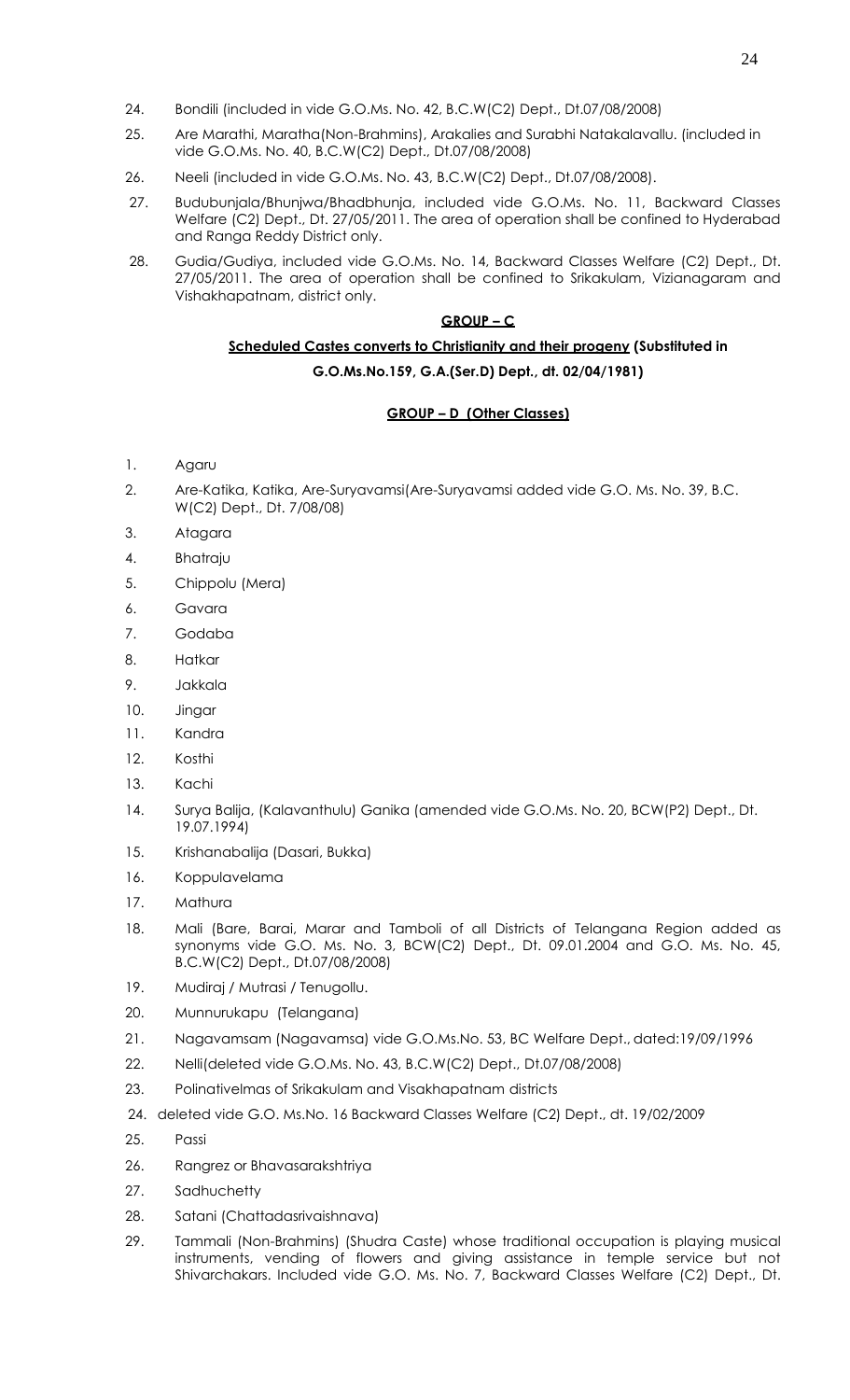19/02/2011).

- 30. Turupukapus or Gajula kapus {… the words "of Srikakulkam, Vizianagaram and Vishakapatnam Districts" were deleted vide G.O.Ms.No. 62, Backward Classes Welfare (C2) Dept., dt. 20/12/2008 and G.O. Ms.No. 19 Backward Classes Welfare (C2) Dept., dt. 19/02/2009} who are subject to Social customs or divorce and remarriage among their women (G.O. Ms. No. 65, E&SW, dt. 18.02.1994)
- 31. Uppara or Sagara
- 32. Vanjara (Vanjari)
- 33. Yadava (Golla)
- 34. Are, Arevallu and Arollu of Telangana District (Included vide G.O.Ms.No. 11, Backward Classes Welfare (C-2) Department, dt. 13/5/2003 and G.O.Ms. No. 41, B.C.W(C2) Dept., Dt.07/08/2008)
- 35. Sadara, Sadaru of Anantapur Dist. Only vide G.O.Ms.No. 11 BCW (C-2) Dept., Dt. 9- 04- 2008
- 36. Arava of Srikakulam District only. Included in vide G.O. MS. No. 24 BC W (C2) Dept., Dt. 4/07/08
- 37. Ayyaraka, of Srikakulam, Vizianagaram, Visakhapatnam, East Godavari, West Godavari, Krishna, Guntur, Khammam and Warangal Districts only. Included in vide G.O. MS. No. 25 BC W (C2) Dept., Dt. 4/07/08
- 38. Nagaralu of Srikakulam, Vizianagaram, Visakhapatnam, Krishna, Hyderabad and Rangareddy Districts only. Included in vide G.O. MS. No. 27 BC W (C2) Dept., Dt. 4/07/08
- 39. Aghamudian, Aghamudiar, Agamudivellalar and Agamudimudaliar including Thuluva Vellalas of Chittoor, Nellore, Kurnool, Anantapur, Hyderabad and Rangareddy Districts only. Included in vide G.O. MS. No. 20 BC W (C2) Dept., Dt. 4/07/08
- 40. Beri Vysya, Beri Chetty of Chittoor, Nellore and Krishna Districts only. Included in vide G.O. MS. No. 21 BC W (C2) Dept., Dt. 4/07/08
- 41. Atirasa included vide G.O. Ms.No. 5 Backward Classes Welfare (C2) Dept., dt. 19/02/2009. The area of operation shall be confined to East Godavari and West Godavari Districts only.
- 42. Sondi / Sundi included vide G.O. Ms.No. 11 Backward Classes Welfare (C2) Dept., dt. 19/02/2009.
- 43. Varala included vide G.O. Ms.No. 12 Backward Classes Welfare (C2) Dept., dt. 19/02/2009. The area of operation shall be confined to Telangana region only.
- 44. Sistakaranam included vide G.O. Ms.No. 13 Backward Classes Welfare (C2) Dept., dt. 19/02/2009.
- 45. Lakkamari Kapu included vide G.O. Ms.No. 14 Backward Classes Welfare (C2) Dept., dt. 19/02/2009. The area of operation shall be confined to Telangana region only.
- 46. Veerashaiva Lingayat/Lingabalija, included vide G.O. Ms.No. 22 Backward Classes Welfare (C2) Dept., dt. 28/02/2009.
- 47. Kurmi, included vide G.O.Ms. No. 12, Backward Classes Welfare (C2) Dept., Dt. 27/05/2011. The area of operation shall be confined to Telangana Region and also Krishna District only.
- 48. Kalinga Komati / Kalinga Vysya vide G.O. Ms. No.10 Backward classes Welfare(c) Department Dated.24.9.2014. The area of operation shall be confined to Srikakulam, Vizianagaram and Visakhapatnam districts only.

#### **GROUP – E**

#### **(Socially and Educationally Backward Classes of Muslims)**

- 1. Achchukattalavandlu, Singali, Singamvallu, Achchupanivallu, Achchukattuvaru, Achukatlavandlu.
- 2. Attar Saibuli, Attarollu
- 3. Dhobi Muslim/ Muslim Dhobi/ Dhobi Musalman, Turka Chakla or Turka Sakala, Turaka Chakali, Tulukka Vannan, Tskalas or Chakalas, Muslim Rajakas.
- 4. Faqir, Fhakir Budbudki, Ghanti, Fhakir, Ghanta Fhakirlu, Turaka Budbudki, Derves, Fakeer
- 5. Garadi Muslim, Garadi Saibulu, Pamulavallu, Kani-Kattuvallu, Garadollu, Garadiga.
- 6. Gosangi Muslim, Phakeer Sayebulu